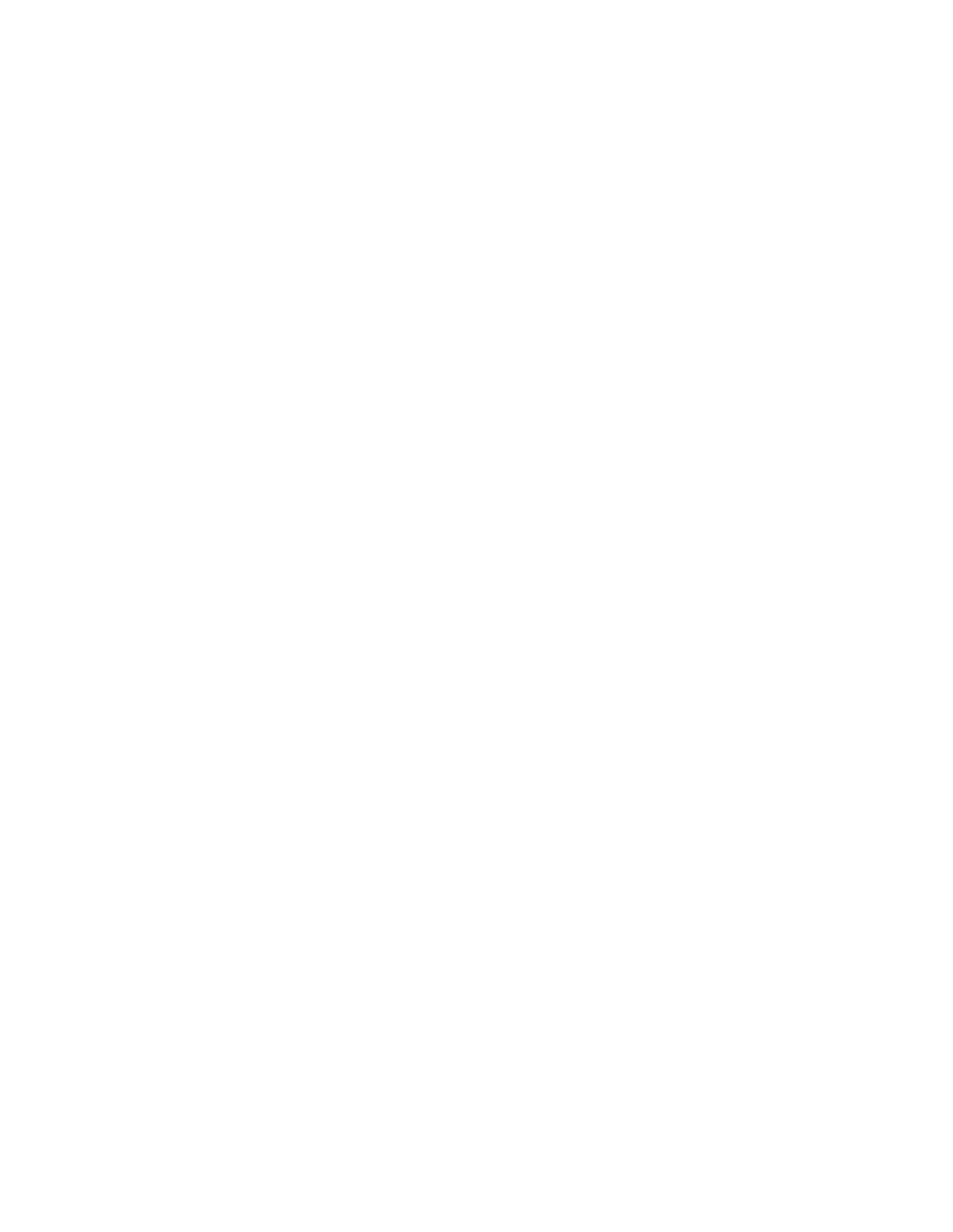# **Table of Contents**

| Advertisements, Notes, Bulletin Board Use 18 |  |
|----------------------------------------------|--|
|                                              |  |
|                                              |  |
|                                              |  |
|                                              |  |
|                                              |  |
|                                              |  |
|                                              |  |
|                                              |  |
|                                              |  |
|                                              |  |
|                                              |  |
|                                              |  |
|                                              |  |
|                                              |  |
|                                              |  |
|                                              |  |
|                                              |  |
|                                              |  |
|                                              |  |
|                                              |  |
|                                              |  |
|                                              |  |
|                                              |  |
|                                              |  |
|                                              |  |
|                                              |  |
|                                              |  |
|                                              |  |
|                                              |  |
|                                              |  |
|                                              |  |
|                                              |  |
|                                              |  |
|                                              |  |
|                                              |  |
|                                              |  |
|                                              |  |
|                                              |  |
|                                              |  |
|                                              |  |
|                                              |  |
|                                              |  |
|                                              |  |
|                                              |  |
|                                              |  |
| $\sim$ 17<br>Insurance                       |  |

| Records: Physical, Birth, Dental, Vision, Immunizations 2 |
|-----------------------------------------------------------|
|                                                           |
|                                                           |
|                                                           |
|                                                           |
|                                                           |
|                                                           |
|                                                           |
|                                                           |
|                                                           |
|                                                           |
|                                                           |
|                                                           |
|                                                           |
|                                                           |
|                                                           |
|                                                           |
|                                                           |
|                                                           |
|                                                           |
| Technology, Consequences for Violation of Policies  10    |
|                                                           |
|                                                           |
|                                                           |
|                                                           |
|                                                           |
|                                                           |
|                                                           |
|                                                           |
|                                                           |
|                                                           |
| Vandalism of Computer Hardware or Software 10             |
|                                                           |
|                                                           |
|                                                           |

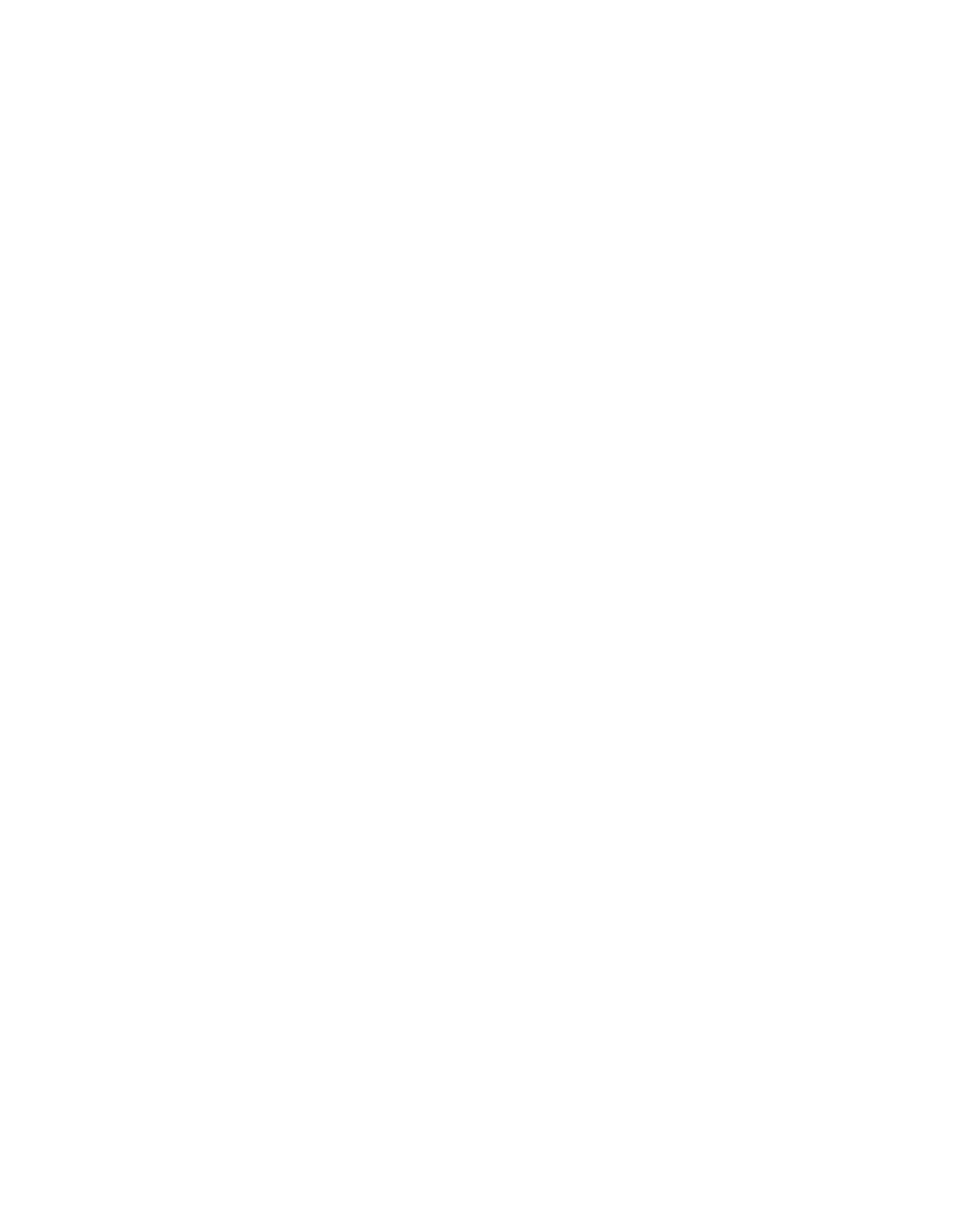### **SCHOOL DISTRICT PHILOSOPHY**

Lick Creek School District, in active partnership with parents and community, will promote excellence in a caring environment in which all students can learn and grow. This partnership shall empower all students to become responsible learners and decision-makers. The School District is committed to developing and using a visionary and innovative curriculum and a knowledgeable and dedicated staff.

### **SCHOOL DISTRICT MISSION STATEMENT**

It is the mission of Lick Creek CCSD #16 to create a safe and challenging learning environment that will inspire, motivate, and empower our students to achieve life-long success.

### **SCHOOL VISION**

Honoring the past, embracing the present, and preparing for the future. LEARNERS TODAY; LEADERS TOMORROW!

### **SCHOOL DISTRICT ORGANIZATION**

Lick Creek Elementary School is an elementary school and is the sole attendance center for Lick Creek Community Consolidated School District # 16.

The Board of Education is the governing body elected by the residents of District #16. The Board determines the specific policies and procedures of management of the school. The superintendent/ principal is the administrative head of the school under the authority of the Board of Education.

### **EQUAL EDUCATIONAL OPPORTUNITIES**

Lick Creek Elementary School insures equal educational opportunities for all, regardless of race, gender, color, national origin, religion, age, or disability.

Any students having reason to believe they have been discriminated against should contact the superintendent/principal, who is the Equal Opportunity Coordinator.

Any other grievance should first be addressed to the staff member involved, or, failing resolution at that level, be taken to the superintendent/principal's office.

### **ALL VISITORS**

The school doors will be locked after 8:15 a.m. each day and will remain locked throughout the school day. To enter the school, visitors must buzz in at the main double doors. Visitors will be monitored on an audio/video screen and may be allowed to enter after responding to a staff member.

Any visitor to Lick Creek School should report to the office when entering the building. If permission to be in the building is granted, the visitor must sign in. *A visitor is anyone who is not a student or an employee of the school district*. Visitors may not attend classes nor visit with a student during the school day without permission from the superintendent/ principal.

### **SCHOOL CLOSING**

In the event of inclement weather or other school emergency, parents will be notified through area radio and television stations. In addition, parents may be notified by an automated

message system or through social media remember to like us on Facebook.

### **PARENTS RIGHT TO KNOW**

The No Child Left Behind Act allows parents to ask for information regarding the professional qualifications of any teacher instructing their child. Information available includes the following: State certification requirements, degree(s) earned, subject areas of certification, and use of paraprofessionals along with their qualifications. If there are any questions, or if additional information is needed, please feel free to contact the Lick Creek Community Consolidated School District office at 618-833-2545.

### **PARENT GUIDELINES FOR ADDRESSING CONCERNS**

Parents should communicate any concerns in a timely manner. Parents should use the following process to address those concerns:

- 1. Contact the teacher/coach to discuss the issue.
- 2. If the issue is not resolved after contacting the teacher/coach, the parents may appeal by contacting the principal/superintendent.
- 3. If the issue is not resolved after contacting the principal/superintendent, the parents may bring the issue to the school board. Parents must inform the superintendent of their request to meet with the school board at least 48 hours before the next scheduled board meeting. Regular board meetings are scheduled for the third Monday of each month (unless otherwise posted).

### **STUDENT RIGHTS AND RESPONSIBILITIES**

### **A. Citizenship responsibilities**

- 1. Students shall respect constituted authority. This shall include conformity to school rules and regulations and those provisions of law which apply to the conduct of students.
- 2. Citizenship in a democracy requires respect for the rights of others and demands cooperation with all members of the school community. Students' conduct shall reflect consideration of the rights and privileges of others.
- 3. High personal standards of courtesy, decency, morality, clean language, honesty, and wholesome relationships with others shall be maintained. Respect for real and personal property, pride in one's work, and achievement within one's ability shall be expected of all students.
- 4. Every student who gives evidence of a sincere desire to remain in school, to be diligent in studies, and to profit by the educational experiences provided will be given every opportunity to do so and will be assisted in every way possible to achieve scholastic success to the limit of individual ability.

#### **B. Rights**

- 1. To attend school.
- 2. To express his or her opinion verbally or in writing, in an appropriate manner.
- 3. To expect that the school be a safe place for all students to gain an education.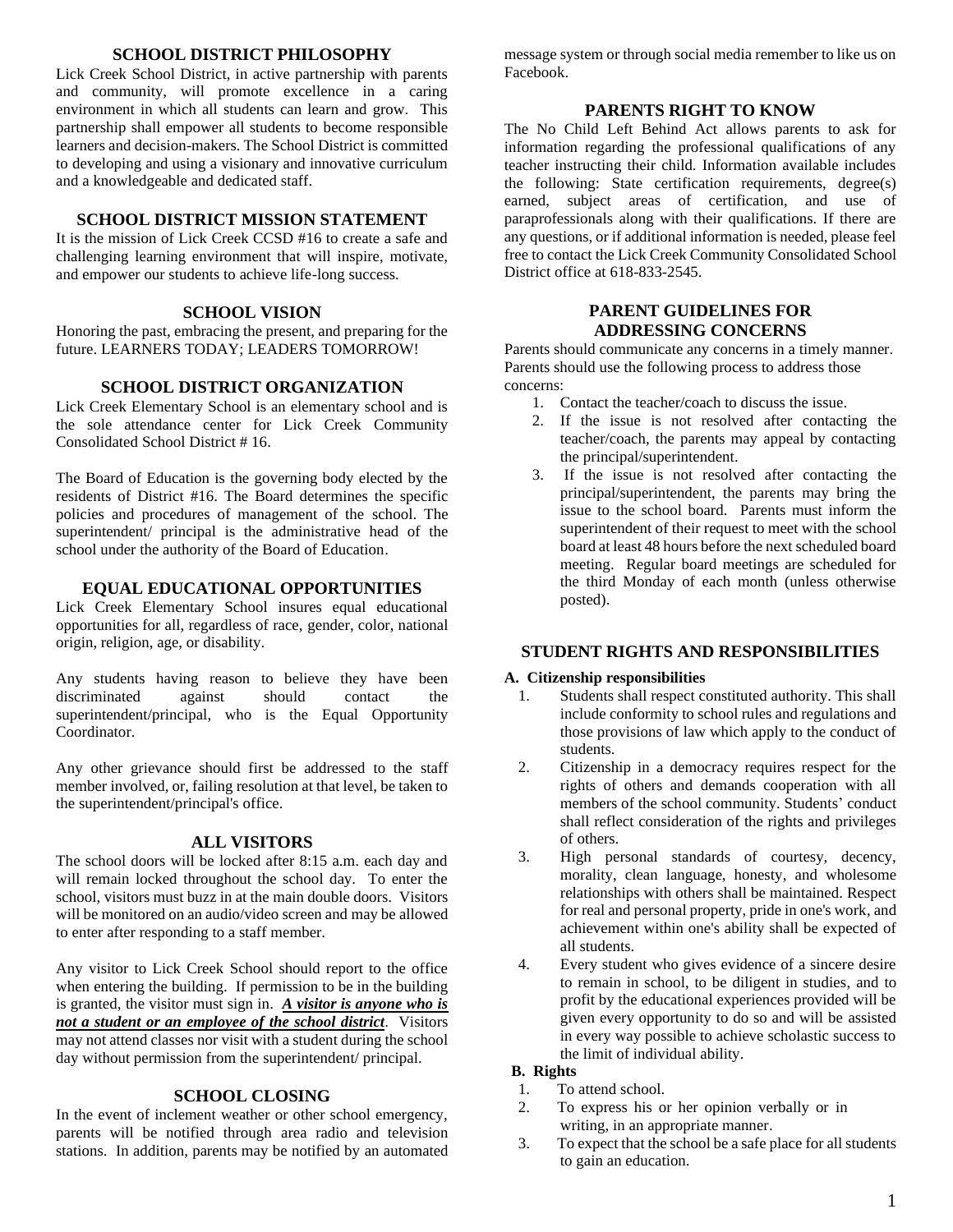### **C. Responsibilities.**

- 1. To become informed of and adhere to reasonable rules and regulations established by the Board of Education and implemented by the school administrator and teachers.
- 2. To respect the rights and individuality of other students, teachers, staff, and school administrator.
- 3. To refrain from libel, slanderous remarks, and obscenity in verbal and written expression.
- 4. To dress and groom in a manner that meets reasonable standards of health, cleanliness, and safety.
- 5. To be punctual and present in the regular or assigned school program to the best of one's ability.
- 6. To refrain from gross disobedience, misconduct, or behavior that materially and substantially disrupts the educational process.
- 7. To maintain the best possible level of academic achievement.
- 8. To respect the exercise of authority by the school administrator and teachers in maintaining discipline in the school and at school-sponsored activities.

### **PROOF OF RESIDENCY**

The Illinois State Board of Education requires school districts to develop procedures that will be used to determine pupil residency. Lick Creek School is required to verify the address submitted by parents/guardians at the time of registration. Addresses that are provided to the school should be the 911 address of the residence. Post office box addresses are not acceptable.

All parents and guardians of students will be required to sign an Affidavit of Residency before enrolling students for the current school year. In addition to signing an Affidavit of Residency, certifying that their child resides in the Lick Creek School district, parents must also offer proof of residency by submitting a copy of one of the following items that shows a legal residency within the Lick Creek School District:

- 1. Driver's license
- 2. Utility bill
- 3. Property tax bill
- 4. Rent receipt
- 5. Voter registration card

If a student does not live with his/her parent(s), documentation must be provided as to who is the legal guardian(s) and that party must show legal residency in the school district. Proof of residency must be completed before enrollment in the Lick Creek School district is permitted. Upon completion of these forms the child must live, eat, and sleep at the reported address during the time he/she is attending Lick Creek School.

A person, who knowingly or willfully provides false information to a school district regarding the residency of a pupil for the purpose of enabling the pupil to attend Lick Creek School without the payment of non-resident tuition, commits a Class C misdemeanor (not more than 30 days in jail and/or a fine not to exceed \$1,500). In addition, reimbursement to Lick Creek School will be required for the full amount of the nonresident tuition (currently \$6,771.67 annually per pupil).

### **RECORDS: PHYSICAL, BIRTH, DENTAL, VISION, IMMUNIZATIONS**

All pupils NEW to Lick Creek CCSD# 16 are required to present proof of date and place of birth (sealed, certified birth certificate), parent's or guardian's name and address, and a certificate showing medical and dental examinations have been completed by a doctor and a dentist, as required by State Law. The deadline to submit health records is the first  $(1<sup>st</sup>)$  full day of school. Failure to comply with this requirement shall require the child to be dropped from all classes until such time as requirements shall be met.

Out-of-state transfer students, even with a physical within the last year, must have an Illinois physical. School physicals are required for all students entering Pre-K, Kindergarten, and 6<sup>th</sup> grade. All records must be on file with the office by the first student attendance day. Sport physicals are required prior to participating in all sports, including practice.

Prior to the first student attendance day, immunizations are required to be up-to-date and current for all grade levels. A complete list of immunization requirements is available from the office.

Vision exams are required and due by August 15 for entrance to Kindergarten. Dental exams are required and due by May 15 for Kindergarten,  $2<sup>nd</sup>$  grade, and  $6<sup>th</sup>$  grade.

### **RECORDS: REGULATIONS**

Lick Creek Elementary School follows rules and regulations governing the release of school student records based on the Illinois School Student Record Act of 1975, the Federal Education Right to Privacy Act, and Board Policy. These rules concern the Student Permanent Record, the Student Temporary Record, and how this information will be handled, released, or challenged. Questions concerning student records should be directed to the school office.

## **FAMILY EDUCATIONAL RIGHTS AND PRIVACY ACT (FERPA)**

Family Policy Compliance Office (FPCO)

The Family Educational Rights and Privacy Act (FERPA) (20 U.S.C. § 1232g; 34 CFR Part 99) is a Federal law that protects the privacy of student education records. The law applies to all schools that receive funds under an applicable program of the U.S. Department of Education.

FERPA gives parents certain rights with respect to their children's education records. Parents have the right to inspect and review the student's education records maintained by the school. Schools are not required to provide copies of records unless, for reasons such as great distance, it is impossible for parents or eligible students to review the records. Schools may charge a fee for copies.

Parents have the right to request that a school correct records which they believe to be inaccurate or misleading. If the school decides not to amend the record, the parent then has the right to a formal hearing. After the hearing, if the school still decides not to amend the record, the parent has the right to place a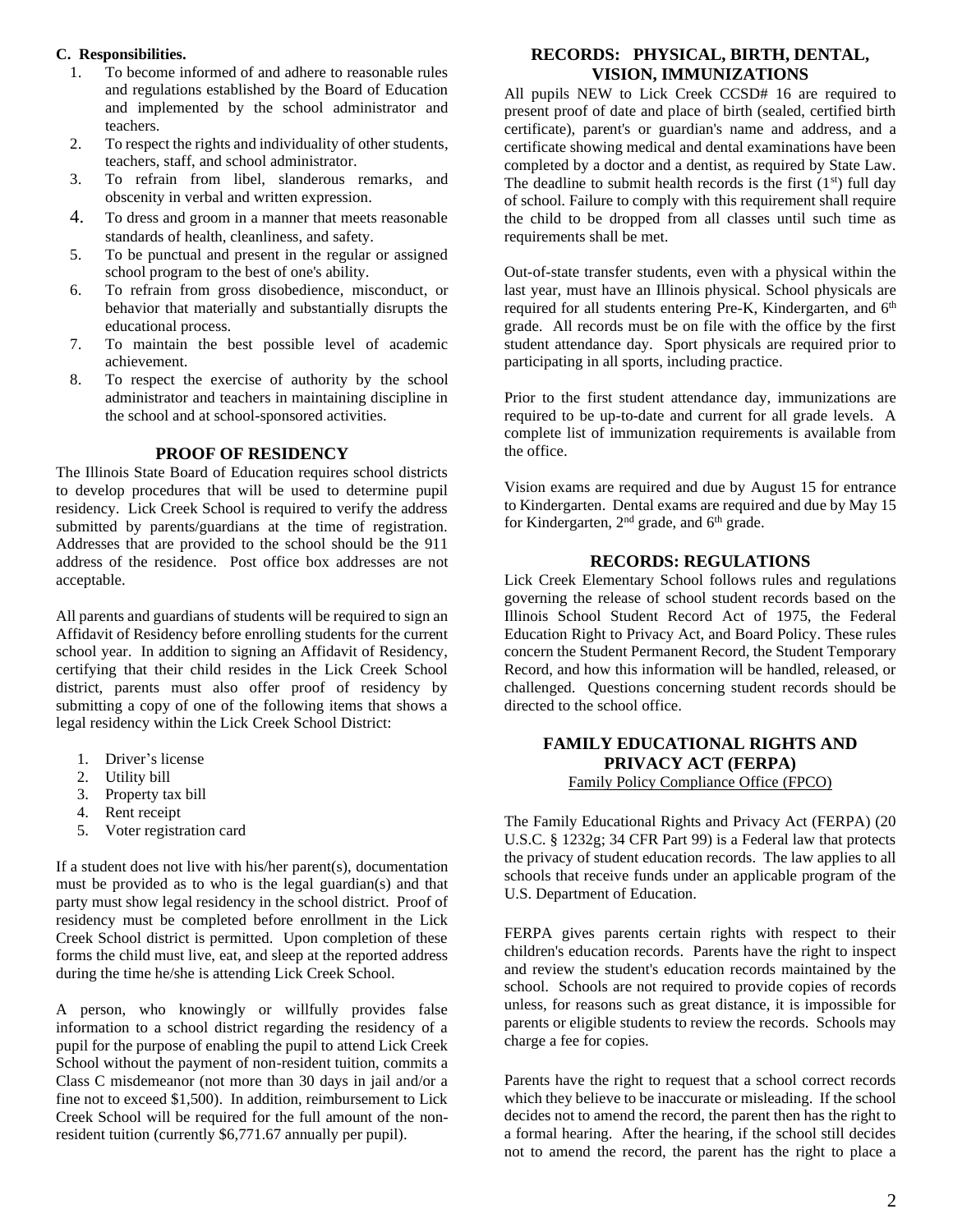statement with the record setting forth his or her view about the contested information.

Generally, schools must have written permission from the parent in order to release any information from a student's education record. However, FERPA allows schools to disclose those records, without consent, to the following parties or under the following conditions (34 CFR § 99.31):

School officials with legitimate educational interest; other schools to which a student is transferring; specified officials for audit or evaluation purposes; appropriate parties in connection with financial aid to a student; organizations conducting certain studies for or on behalf of the school; accrediting organizations; to comply with a judicial order or lawfully issued subpoena; appropriate officials in cases of health and safety emergencies; and State and local authorities, within a juvenile justice system, pursuant to specific State law.

Schools may disclose, without consent, "directory" information such as a student's name, address, telephone number, date and place of birth, honors and awards, and dates of attendance. Parents must notify the appropriate school officials if they do not want their child's information included in directory information.

For additional information, you may call (202) 260-3887 or you may contact the following office:

> Family Policy Compliance Office U.S. Department of Education 400 Maryland Avenue, SW Washington, D.C. 20202-5920

### **SPECIAL EDUCATION PROGRAMS AND SERVICES**

State and Federal legislation requires a free and appropriate education for all children with disabilities between the ages of 3 and 21. To meet these requirements, Lick Creek School District, in cooperation with the Tri-County Special Education District, provides special education programs and services.

Programs and services are designed to meet the needs of students who have disabilities which adversely affect their success in a preschool or regular classroom setting.

Prior to consideration for special education services, the Response to Intervention (RtI) process must have been properly utilized. Parents, teachers, or other concerned individuals may make referrals. After a comprehensive diagnostic evaluation, a committee of educational personnel determines the child's eligibility for programs and services.

When a child is eligible for special education, an Individual Education Program (IEP) is written which sets goals and recommends services specific to the child's unique needs. Parent/guardian consent is required prior to the evaluation and for special education placement. Parent participation is encouraged at every step in the process.

Special Education referral forms may be obtained from the school office staff. Also available upon request are the complete "Explanation of Procedural Safeguards to Parents of Children with Disabilities" and ISBE Regulations governing special education.

The following is a brief description of special education programs and services:

- \* Supportive Resource Services (SRS) Limited instruction for less than 50% of the school day.
- \* Supportive Resource Classroom (SRC) Intensive instruction for more than 50% of the school day.
- \* Early Childhood Program (ECP) for children ages 3-5.
- \* Community Based Education (CBE) Classes for children with severe and profound disabilities.
- \* Behavior Needs Program Self-contained classes and itinerant and consultative services.

Additional services provided through Tri-County Special Education District include: Child Find Services, School Social Work Services, School Psychological Services, Psychiatric Diagnostic Services, Vocational Education Services, Physical and Occupational Therapy, Orientation and Mobility Training, and Audio logical Services.

### **SECTION 504 REGULATIONS**

Lick Creek School shall implement all provisions of Section 504 of the Rehabilitation Act of 1973. The Section 504 Coordinator is the superintendent/ principal.

### **INSTRUCTION - SCHOOL DAY**

*Pupils shall arrive at the school between 7:45 - 8:15 a.m.* except as follows:

- 1. When earlier arrival is made necessary because of bus schedules.
- 2. When pupils are requested to come earlier for participation in school activities or disciplinary action.
- 3. When the student elects to eat breakfast, the student may be in the cafeteria during serving hours  $(7:30 \text{ a.m.} - 8:00)$ a.m.).

Students who remain on school property unsupervised by a teacher or sponsor after 3:30 p.m. (or dismissal time on early dismissal days) must report to After School Day Care.

Students must be on time for class and must be prepared for class. Students must have the textbook, completed assignments, notebook paper, writing utensils, and any other necessary class materials.

Students arriving at school should follow the procedure listed below:

- 1. Immediately upon arrival at school, students are to go to the cafeteria or gym. When weather permits, students will go to the playground instead of the gym. Students are not permitted to loiter at their lockers nor wait anywhere else. Only the gym/playground and the cafeteria are supervised.
- 2. Students eating breakfast are to report directly to the cafeteria.
- 3. Students not eating breakfast are to report directly to the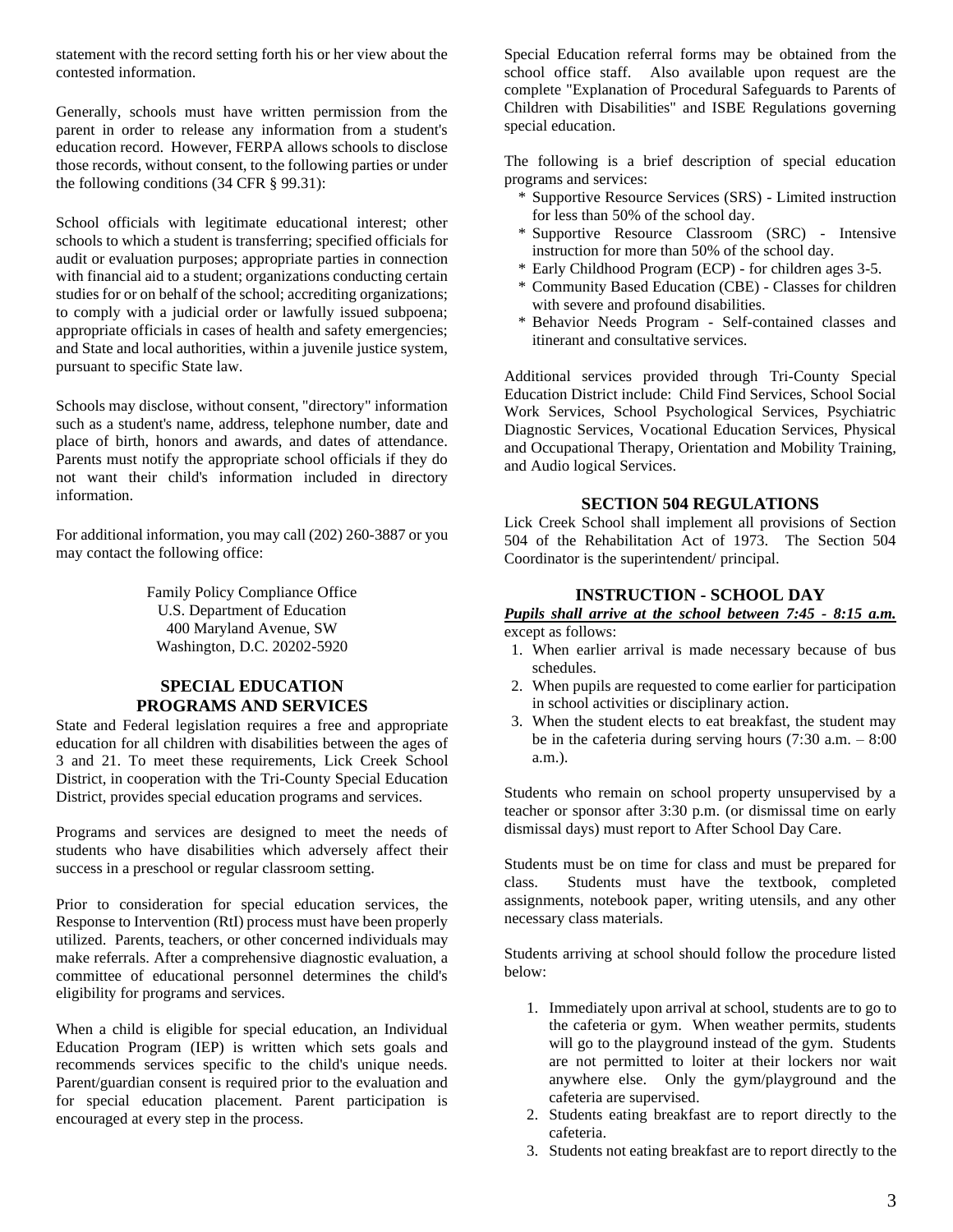gym or playground, as determined by the supervisor on duty.

- 4. Upon the completion of breakfast, students will proceed to the gymnasium or playground as designated by the supervisor on duty.
- 5. The supervised morning gym may consist of organized physical activities or sitting on the bleachers. Students may not wear dress shoes or any shoes that scuff the gym floor. The supervised morning playground follows the general playground rules and restrictions.
- 6. Organized team games such as kickball, softball, soccer, etc. are permitted on the grass behind the ball field and adjacent to the asphalt area.

There will be early dismissals (2:30 p.m.) on every Monday of each month. There may be other times when school is dismissed early as well. In some cases, usually the result of inclement weather, school may be dismissed early without it being possible to inform parents far in advance. Parents are strongly encouraged to have a plan worked out with their child as to where he/she should go in these instances.

#### **ATTENDANCE**

If it is necessary to be absent from school, a parent must call the school before 9:00 a.m. to verify each day absent. Phone messages may be left via voice mail. A phone call, note, or written proof must be received or the absence will be considered unexcused.

The excuse a student brings in to verify the reason for absence must have four (4) items on it, as follows:

- 1. The date
- 2. Student name
- 3. The reason for absence
- 4. Parent signature (parent should write entire note)

All students returning from doctor, dentist, orthodontist, etc. appointments must bring with them a slip provided by the doctor's office and present it to the office staff upon the student's return.

If a student is not in attendance by 12:00 noon (11:00 a.m. on 2:30 p.m. dismissals) on the day of a school-related function, he/she will not be allowed to be a participant and/or spectator of an extra-curricular activity that day. If the absence occurs on a Friday, participation in a contest scheduled for a weekend or vacation period may be allowed only with the consent of the superintendent/principal or designee. Attendance at weekend extra-curricular activities after being absent on Friday is not allowed unless pre-approved by the superintendent/principal.

An unexcused tardy will be applied to students who are late to class because they did not allow enough time to take care of their office or personal business.

Please do not expect the intended absence to be excused if it is an activity that could be done on non-school time. The superintendent/principal must retain the right to make that judgment. In addition, it will be helpful if parents would make every effort possible to schedule doctor and dental appointments at a time when school is not meeting or on days when school is not in session. Students may be required to

produce written confirmation from a doctor, counselor, dentist, orthodontist, etc.

Students who are absent during the school day shall not be in attendance at school-related functions on the date of nonattendance. This shall pertain to participants in and/or spectators of an extra-curricular activity. The superintendent/principal will make judgment on an absence as a result of an unavoidable accident and/or emergency-type situation in regards to this matter.

#### **ABSENCE FROM SCHOOL**

In order to clarify how various types of absences will be marked in the office upon a student's return, the following guidelines have been established as school policy: The superintendent/principal, following board policy, determines whether a student is excused or unexcused, not the parent.

#### **CATEGORY I - Excused Absences**

- 1. Illness
- 2. Family member's funeral. \*
- 3. Medical, dental, or eye doctor appointments when prior notice is given to the office.  $*$  This notice should be given not later than the morning of the absence so that teachers have time to prepare homework materials.
- 4. Hunting (provide tags for verification)
- 5. Unavoidable accident or emergency.
- 6. Pre-arranged family trip **-** with written notice three (3) school days in advance of departure day. \*
- 7. Observance of a religious holiday with notice three (3) school days in advance. \*
- 8. Court appearance (when a student must appear for someone else); prior notice is required. \*
- 9. Additional circumstances with prior permission from superintendent/ principal.

 $* =$  Students must obtain homework assignments before their scheduled trip / absence or they will not be allowed to make up the work. For more details, see the Homework Completion section of the Handbook.

When returning to school from any such absence, as listed in the "Excused" statement, and with no prior notice from their parent/guardian, students must present a written statement from their parent/guardian to the office stating the reason for their absence. Without prior notice or a written statement from their parent/guardian, the absence will be considered unexcused.

#### **CATEGORY II - Unexcused Absence (will receive a 'zero' in all classes)**

- 1. Working
- 2. Overslept
- 3. Home studying
- 4. Family trip with inadequate notice
- 5. Shopping
- 6. Babysitting
- 7. Appointment not specified by parent or approved by office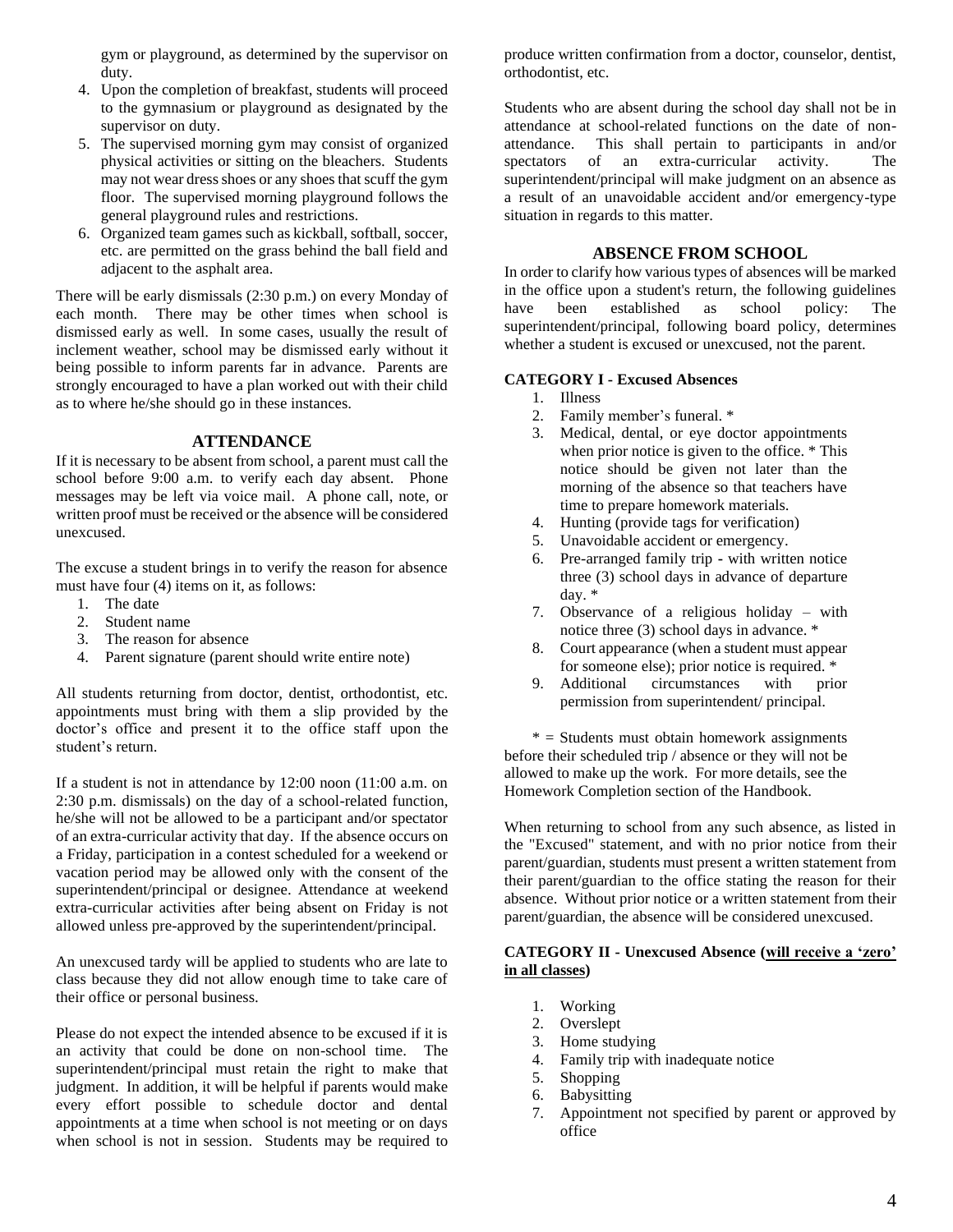- 8. All unspecified excuses or notes: "had my permission," "problem," "emergency," "our business," etc.
- 9. Court Appearance (when student must appear for himself/herself)
- 10. Any routine medical, dental, eye, or other appointments by students in grades 3-8 during PARCC testing.
- 11. Family trips taken by students in grades 3-8 during PARCC testing.

**NOTE:** Parents must call the school office by 9:00 a.m. to inform the school if their child will not be in attendance that day. Phone messages may be left via voice mail. A phone call, note, or written proof must be received or the absence will be considered unexcused.

After 5 unexcused absences per semester, the student loses all privileges for the remainder of the semester, including, but not limited to:

- 1. Participation in extra-curricular activities
- 2. Participation in field trips

#### **TRUANCY**

Students who "skip" or who miss all or any part of a school day without parent or school consent will make up the time truant from school.

**NOTE:** STUDENTS WILL RECEIVE A ZERO (0) FOR WORK MISSED DURING THE TRUANCY AND WORK CANNOT BE MADE UP FOR CREDIT.

### **CHRONIC TRUANCY**

The State Board defines chronic truancy as missing 9 or more days of the previous 180 regular attendance days, without a valid excuse. The school has the right and responsibility to report such truancy to the Union County Truant Officer and/or local police. Parents, by law, must see that their minor children attend school under the Compulsory Education Law.

### **EXTENDED TRIPS OR VACATIONS WHILE SCHOOL IS IN SESSION**

The Board discourages vacations while school is in progress, since it is generally felt that there can be no substitute for regular school attendance and classroom instruction. However, recognizing that by necessity some family trips will take place while school is in session, the following guidelines must be followed:

To receive an excused absence, the following procedure will be followed:

- 1. The student must be with his/her parent or guardian.
- 2. The parent or guardian must notify the office staff in writing at least three (3) school days before the date of departure.

### **ACADEMIC SANCTIONS FOR NON-ATTENDANCE**

Section 10-20.9 of the *Illinois School Code* reserves to teachers the right to determine grades of students based upon their professional judgment, albeit within the grading policies of the district. Class participation points cannot be awarded to a student not present.

- 1. Any absence from a class more than ten (10) days in succession will require a medical note to be excused. An excuse from the treating physician is required within 24 hours of return to school.
- 2. All absences will count toward the cumulative total except the following:
	- a. approved school field trips
	- b. necessary extra-curricular activities
- 3. A student who is absent ten (10) consecutive school days without valid reason and without parental contact may be dropped as a student.

#### **SIGN OUT PROCEDURE**

If a situation arises that necessitates a student leaving school during the regular school day, the student must be accompanied by a parent or guardian designee. The parent or guardian must come to the office and complete the sign-out sheet before the student can be removed from the classroom. To maintain safety and proper supervision of students, students may not leave the building or grounds unless on a school-sponsored activity or if they have been signed out by a designated parent or guardian. Students are encouraged to return to school as soon as possible. Upon the student returning to school, the parent or guardian designee must sign the student in at the office.

#### **HALL PASSES (Grades 3-8)**

All students in grades 3-8 must have a pass to the bathroom, office, locker, to see another teacher, etc. Students in the hallway without a pass will be subject to disciplinary action.

### **DEFINITION OF TERMS**

- 1. **MAINTENANCE OF DISCIPLINE** from section 24-24 of the *Illinois School Code*. "Teachers and other certified educational employees shall maintain discipline in the schools. In all matters relating to the discipline in and conduct of the schools and the school children, they stand in relation of parents and guardians to the pupils. This relationship shall extend to all activities connected with the school program and may be exercised at any time for the safety and supervision of the pupils in the absence of their parents or guardians."
- 2. **SUSPENSION** means the temporary exclusion of a pupil from a classroom or from a school building. Section 10-22.6 of the School Code indicates that the Board has the power "to suspend or by regulation to authorize the superintendent/principal of the school to suspend pupils guilty of gross disobedience or misconduct for a period not to exceed 10 days."
- 3. **EXPULSION -** means the permanent exclusion of a pupil from the public school of the district. Section 10- 22.6 of the School Code reads, "To expel pupils guilty of gross disobedience of misconduct, and no action shall lie against them for such expulsion. Expulsion shall take place only after the parents have been requested to appear at a meeting of the Board to discuss their child's behavior. Such request shall be made by registered or certified mail and shall state the time, place, and purpose of the meeting. The Board, at such meeting, shall state the reasons for dismissal and the date on which the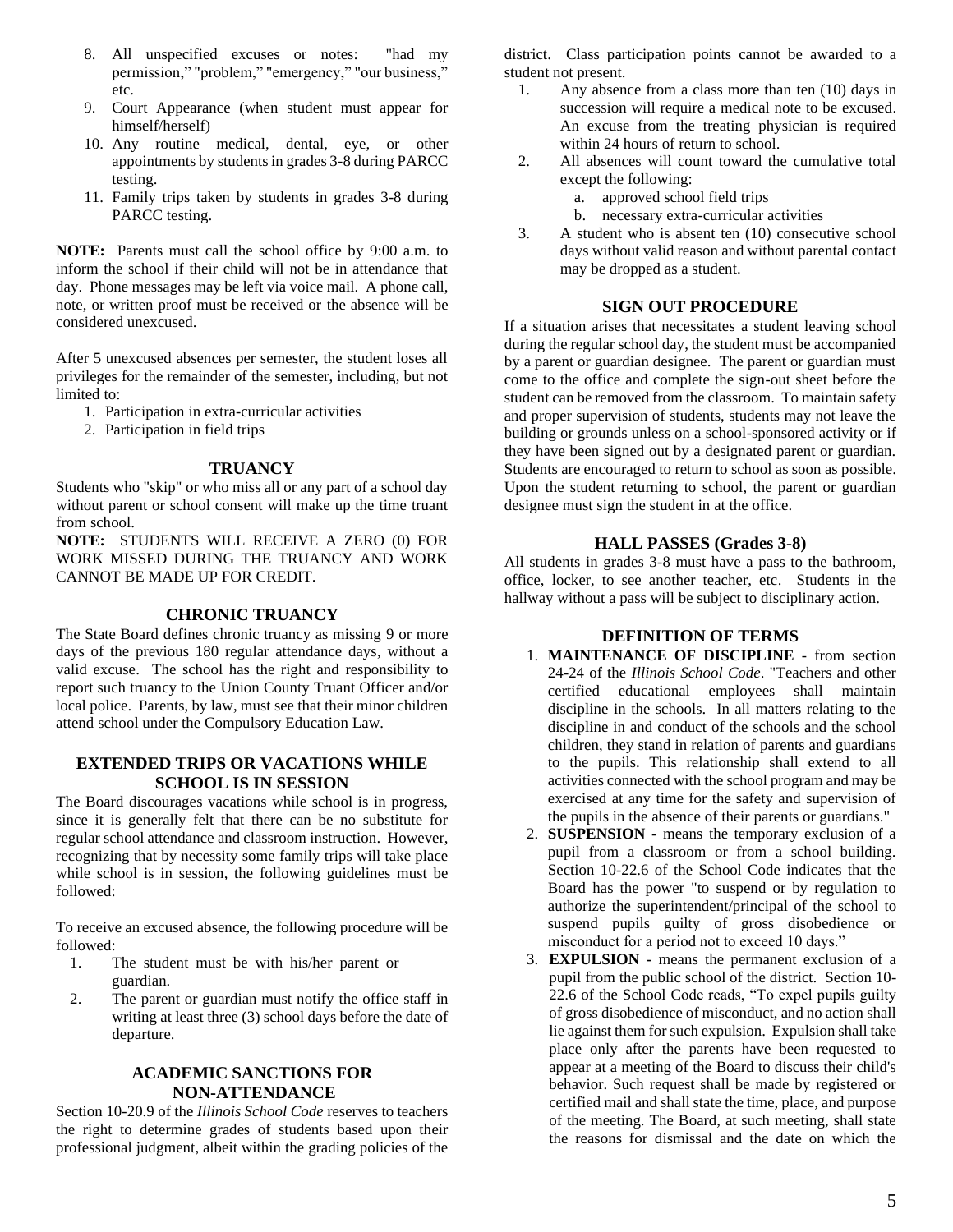expulsion is to become effective."

- 4. **REMOVAL FROM A CLASS** results from some disobedience, which the teacher has defined as disruptive, immoral, or disturbing to an adequate learning atmosphere in the classroom. The teacher and administrator shall confer as soon as possible regarding removal from class.
- 5. **DETENTION** is a set amount of time to be made up before or after school or during lunch or recess for students who have misbehaved in class. Detention may be imposed by either the administrator or teachers. Keeping students after school should be arranged ahead of time, to allow the students an opportunity to make arrangements for staying. The student should report to the teacher's room, or assigned detention room as soon as possible after school.
- 6. **TRUANCY** refers to any absence without the consent or knowledge of the parents or not approved by the school.
- 7. **TARDINESS** refers to students who are late to school or classes.
- 8. **INSUBORDINATION -** an act of being disobedient and/or refusing to obey a school employee. A school employee is anyone hired or approved by the Board of Education to work at Lick Creek C.C.S.D. # 16. An act of insubordination will lead to disciplinary action by the teacher and/or administrator.

### **Detentions**

Minor misbehavior that is not serious enough to warrant office behavior referral is considered a classroom detention issued by a teacher and served with a teacher in that teacher's classroom. Classroom detentions are to be at least 15 minutes and no more than 30 minutes in length.

Detentions in the office will be at least 30 minutes in length (typically 3:30 – 4:00). Alternative detention time must be approved by the assigning teacher and administrator.A student who is late or fails to show for detention will be issued an additional detention and will then have two (2) detention**s** to serve.

Every two (2) skipped detentions will result in an In-School Suspension. It is the responsibility of the student to check and remember the date of his/her detention.

#### **REMOVAL FROM CLASSROOM**

Standards and procedures which provide the removal of a student by a teacher from the classroom for disruptive behavior and which provide due process to students shall be established and maintained by the School Board.

The standards and procedures shall ensure the following:

- 1. The District's definition of disruptive behavior.
- 2. The teacher's expectations for student behavior are fair, reasonable, within the District's guidelines, and are known by the student.
- 3. The student knows the consequences of violation of the teacher's expectations for student behavior.
- 4. Disruptive behavior by the student may lead to the development, by the teacher and the student, of a plan to prevent future disruptive behavior.
- 5. Continued disruptive behavior by the student may cause the involvement of parents/guardians and additional appropriate staff, as well as the teacher and student, in the development of a remedial plan.
- 6. The written remedial plan shall be filed by the teacher with the administration and shall serve as a warning that the student, upon violation of the plan, shall be removed from the classroom.
- 7. Appropriate administrative personnel shall listen to the student and shall provide due process for the student, should the student be removed from the classroom.
- 8. Disruptive behavior by a student which could cause harm to him/herself, other students, or the teacher shall be cause for immediate removal from the classroom.

### **CORPORAL PUNISHMENT**

In accordance with State Law and District Policy, corporal punishment is not permitted.

### **DISCIPLINARY CODE**

Ideally, discipline is handled in the classroom; however, when the acts of misconduct warrant additional corrective measures, the student will be sent to the superintendent/principal for additional discipline.

A uniform discipline code has been established for all students enrolled in Lick Creek School. It is expected that this code shall be followed and enforced in the same spirit and manner throughout the school. Staff members shall consider all mitigating circumstances prior to disciplinary action and ensure that the most appropriate action is taken in each particular instance.

Grounds for disciplinary action apply whenever the student's conduct is in school or at school activities, including, but not limited to:

- 1. On, or within sight of, school grounds before, during, or after school hours or time when a school group is using the school;
- 2. Off school grounds at a school-sponsored activity, or event, or any activity which bears a reasonable relationship to school;
- 3. Traveling to or from school or a school activity, function or event; or
- 4. Anywhere, if the conduct may reasonably be considered to be a threat or intimidation of a staff member, or an interference with school purposes or a function.

### **CORRECTIVE MEASURES FOR MISCONDUCT**

The Lick Creek Board of Education indicates that suspension and expulsion may be utilized when other means of correction have not produced positive results or where retention in class or school would be detrimental to general welfare.

It is generally agreed that serious or repeated incidents of student misbehavior should be discussed in conferences: teacher, student, parent, and/or administrator or any combination of those groups. The desired goal of these conferences will be to solve problems, clarify situations, resolve differences, and hopefully forestall serious disciplinary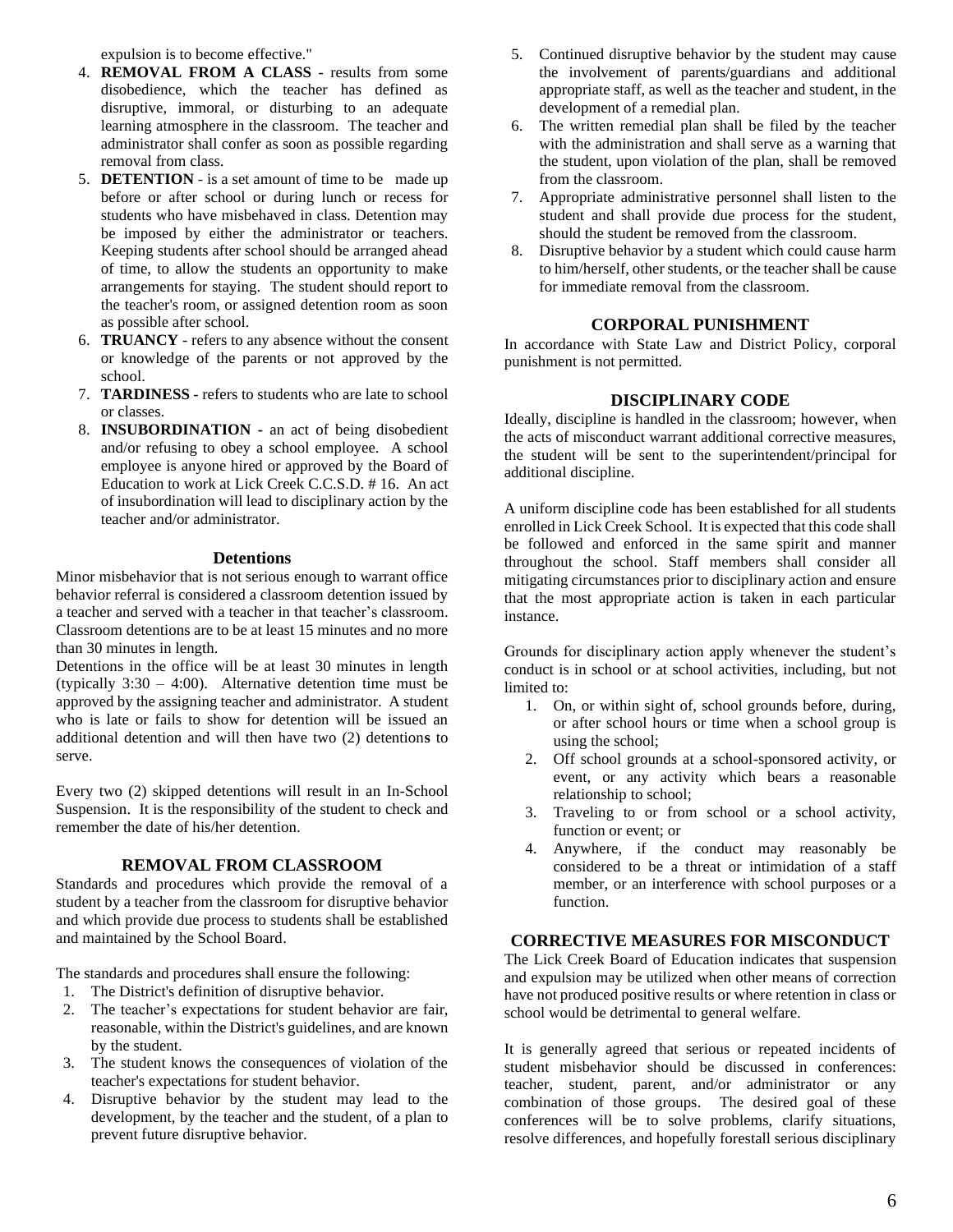action through the mutual attention of parents and school personnel.

In actual practice, the following procedures will be followed, although not necessarily in the order listed, or in their entirety. The administrator or her representative must use judgment in all areas, weighing the nature and severity of the misbehavior, and the attitude of the offender. These penalties are applicable at school and at all school-sponsored activities.

### **MISCONDUCT**

For the purposes of clarity and standardization, acts of misconduct have been classified into three groups as follows:

### **Group 1 (Minor)**

- 1-1 Disruptive Behavior (Conduct and/or behavior which distracts from the normal educational procedure at school; e.g.: note passing, talking, paper throwing, etc.)
- 1-2 Bad language
- 1-3 Non-defiant failure to complete assignments or carry out directions
- 1-4 Nuisance items brought to school or extracurricular events
- 1-5 Classroom disturbance
- 1-6 Public display of affection
- 1-7 Possession or use of food, soda, candy, or gum outside the cafeteria without permission.
- 1-8 Possession of beepers, pagers, iPods (or other personal music device), Gameboys (or other personal handheld electronic device), laser pointers, cell phones (including smart phones) and any other electronic device. **Items will be confiscated and appropriate discipline will be warranted.** The parent/guardian may claim the confiscated item in the office at the end of the day. The 1<sup>st</sup> offense will result in a 30 minute detention. The 2nd offense will result in a one day in-school suspension. The 3rd and any subsequent offenses will result in one or more in-school or out-of-school suspensions. **Cell phones (and other communication devices) must be stored in students' lockers between 8:15 a.m. and 3:25 p.m. Cell phones may not be used at any time between 8:15 a.m. and 3:25 p.m**. Possession of electronic items may be allowed on field trips with the permission of the field trip sponsor.

### **Group 2 (Intermediate)**

- 2-1 Skipping class, even though remaining in the building or on the school grounds
- 2-2 Willful insubordination/defiance of authority, rules and regulations
- 2-3 Vulgar or abusive language or gestures to any others
- 2-4 Use of tobacco or tobacco products<br>2-5 Cheating
- Cheating

### **Group 3 (Major)**

- 3-1 Aggressive physical contact (such as striking another student), provoked or unprovoked
- 3-2 Vandalism
- 3-3 Defacing or damaging school property by writing, scratching, carving, smashing, etc.
- 3-4 Stealing
- 3-5 Possession of stolen property
- 3-6 Possession or use of unauthorized substances and paraphernalia (drug, alcohol, inhalants, look-a-likes)
- 3-7 Furnishing or selling unauthorized substances and paraphernalia (drug, alcohol, inhalants, look-a-likes)
- 3-8 Possession of a firearm or other harmful weapon (including pepper spray) or object that constitutes bodily harm
- 3-9 Arson
- 3-10 Violent and/or extreme behavior (aggressive behavior)
- 3-11 Bomb threat
- 3-12 Sexual harassment/Student to Student harassment
- 3-13 Possession of explicit pornographic material
- 3-14 Threats
- 3-15 Breaking and entry of school or district property
- 3-16 Bullying
- 3-17 Gang Activity
- 3-18 False alarm
- **NOTE:** Repeated and/or habitual offenses in one group will eventually be dealt with at a higher group level.
- The following actions are options available:
	- 1. Verbal reprimands
	- 2. Detention
	- 3. Special assignment
	- 4. Counseling
	- 5. Withdrawal of privileges
	- 6. Parent conference
	- 7. Behavioral contract/plan
	- 8. Confiscation
	- 9. Removal from classroom
	- 10. Suspension
		- a. In-school
		- b. Out-of-school
	- 11. Notification of law enforcement officials
	- 12. Recommend Expulsion

**Group 1 Acts of Misconduct** are subject to the most appropriate action from #s 1-7 unless the conduct is repeated and/or habitual, in which case, any one or more of the abovedescribed discipline options, including out-of-school suspension or expulsion may be warranted.

**Group 2 Acts of Misconduct** are subject to the most appropriate action from #s 1-11. Repeated and/or habitual misconduct may warrant implementation of any one or more of the above-described discipline options, including out-of-school suspension or expulsion.

**Group 3 Acts of Misconduct** are subject to all of the above listed options, including out-of-school suspension and expulsion. With respect to expulsions for possession of a firearm, explosive, or a device releasing a projectile that can cause severe bodily harm, said expulsion may be for 360 school days within the discretion of the Board of Education, provided such period for expulsion is approved by law or statute. In any case, said expulsion shall be for 180 school days unless special circumstances as determined by the Board of Education would indicate that expulsion should be for less than 180 school days.

In general practice, every effort will be made by teachers and administrator to assure that the option chosen is appropriate for the misbehavior and that the student is aware of the relationship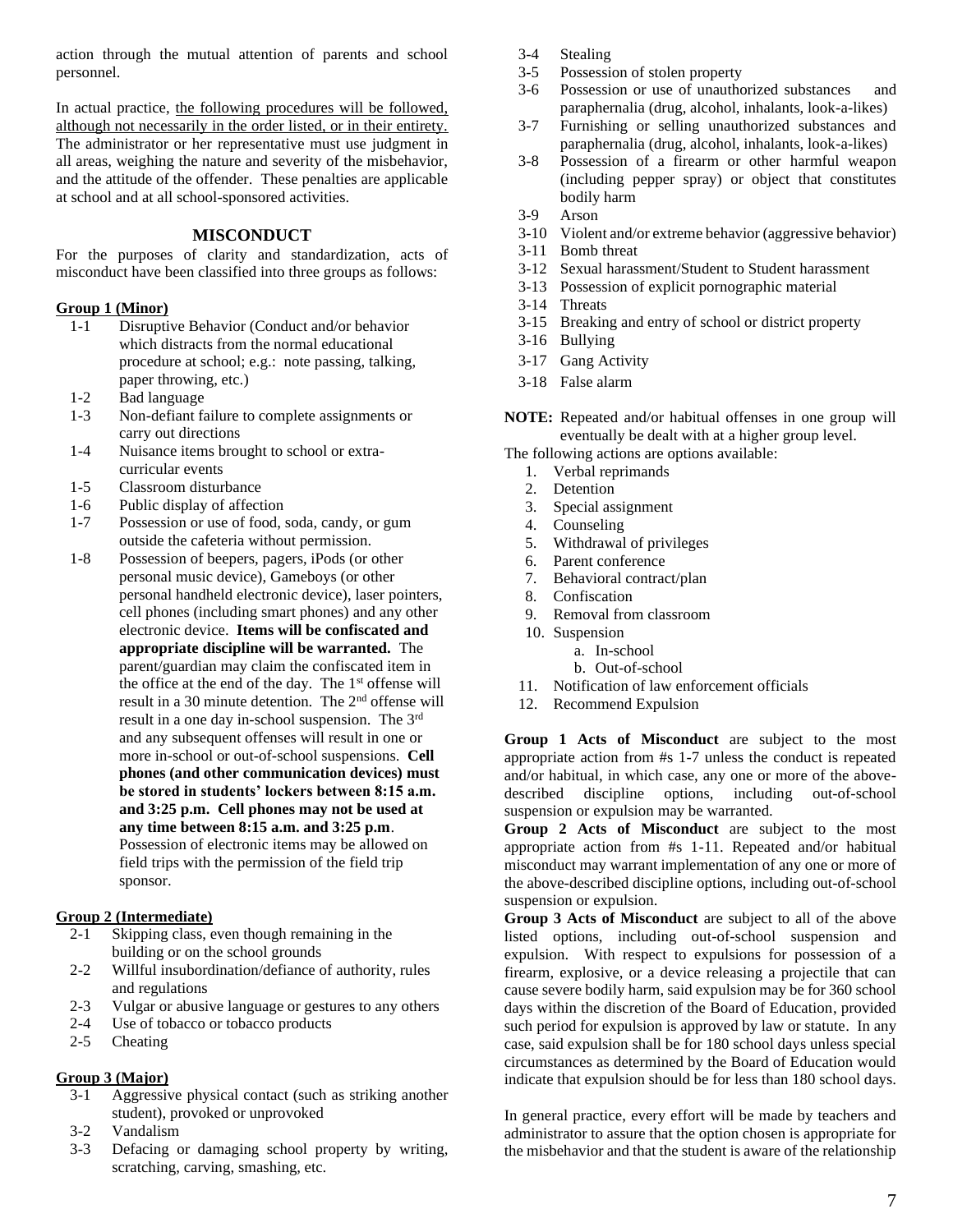between the misconduct and the action taken.

#### **SMOKING AND TOBACCO PRODUCTS**

Students enrolled in the Lick Creek School District shall not have within or on his/her possession (or body, at schoolsponsored events, on school property, or within the school building) tobacco or tobacco products. This includes electronic cigarettes, herbal cigarettes, or any look-a-like tobacco products. The possession or use of medical marijuana is also prohibited. This policy is explicit to include twenty-four (24) hours a day on school property and expressly relates to extracurricular events, such as home and away contests or events, and any other school-sponsored activity with students in attendance. Failure to observe this rule may result in the following:

**1st Offense** – One (1) - Three (3) day suspension

**2nd Offense** - Five (5) day suspension

**3rd Offense** - Ten (10) day suspension and a possible recommendation to Board for expulsion.

Should the student refuse to discard or allow confiscation of the tobacco products upon authority demand, he/she will face the following:

Immediate out-of-school suspension of not less than three (3) days, and parent notified immediately.

**NOTE:** Smoking in the building and on school grounds is banned for students and adults. By State law, this is in effect for twenty-four (24) hours a day.

#### **SEARCH and SEIZURE**

To maintain order and security in the schools, school authorities are authorized to conduct reasonable searches of school property and equipment, as well as of students and their personal effects. If a search produces evidence that the student has violated or is violating either the law or the district's policies or rules, such evidence may be seized and impounded by school authorities, and disciplinary action may be taken.

#### **AGGRESSIVE BEHAVIOR**

Aggressive behavior is defined as using any form of aggression that does physical or psychological harm to someone else and/or urging other students to engage in such conduct. Prohibited aggressive behavior includes, without limitation, the use of violence, force, noise, coercion, threats, intimidation, fear, bullying, or other comparable conduct.

#### **BULLYING/GENERAL HARASSMENT**

Bullying, intimidation, and harassment diminish a student's ability to learn and a school's ability to educate. Preventing students from engaging in these disruptive behaviors and providing all students equal access to a safe, non-hostile learning environment are important District goals. Bullying on the basis of actual or perceived race, color, national origin, military status, unfavorable discharge status from the military service, sex, sexual orientation, gender identity, gender-related identity or expression, ancestry, age, religion, physical or mental disability, order of protection status, status of being homeless, or actual or potential marital or parental status, including pregnancy, association with a person or group with one or more of the aforementioned actual or perceived characteristics, or any other distinguishing characteristic is prohibited in each of the following situations: 1. During any school-sponsored education program or activity. 2. While in school, on school property, on school buses or other school vehicles, at designated school bus stops waiting for the school bus, or at school-sponsored or school sanctioned events or activities. 3. through the transmission of information from a school computer, a school computer network, or other similar electronic school equipment. 4. Through the transmission of information from a computer that is accessed at a non-schoolrelated location, activity, function, or program or from the use of technology or an electronic device that is not owned, leased, or used by the School District or school if the bullying causes a substantial disruption to the educational process or orderly operation of a school. This paragraph (item #4) applies only when a school administrator or teacher receives a report that bullying through this means has occurred; it does not require staff members to monitor any non-school related activity, function, or program. Definitions from Section 27-23.7 of the School Code (105 ILCS 5/27-23.7) Bullying includes cyberbullying and means any severe or pervasive physical or verbal act or conduct, including communications made in writing or electronically, directed toward a student or students that has or can be reasonably predicted to have the effect of one or more of the following: 1. Placing the student or students in reasonable fear of harm to the student's or students' person or property; 2. Causing a substantially detrimental effect on the student's or students' physical or mental health; 3. Substantially interfering with the student's or students' academic performance; or 4. Substantially interfering with the student's or students' ability to participate in or benefit from the services, activities, or privileges provided by a school. Cyber-bullying means bullying through the use of technology or any electronic communication, including without limitation any transfer of signs, signals, writing, images, sounds, data, or intelligence of any nature transmitted in whole or in part by a wire, radio, electromagnetic system, photo-electronic system, or photo-optical system, including without limitation electronic mail, Internet communications, instant messages, or facsimile communications. Cyber-bullying includes the creation of a webpage or weblog in which the creator assumes the identity of another person or the knowing impersonation of another person as the author of posted content or messages if the creation or impersonation creates any of the effects enumerated in the definition of bullying. Cyber-bullying also includes the distribution by electronic means of a communication to more than one person or the posting of material on an electronic medium that may be accessed by one or more persons if the distribution or posting creates any of the effects enumerated in the definition of bullying. Restorative measures means a continuum of school-based alternatives to exclusionary discipline, such as suspensions and expulsions, that: (i) are adapted to the particular needs of the school and community, (ii) contribute to maintaining school safety, (iii) protect the integrity of a positive and productive learning climate, (iv) teach students the personal and interpersonal skills they will need to be successful in school and society, (v) serve to build and restore relationships among students, families, schools, and communities, and (vi) reduce the likelihood of future disruption by balancing accountability with an understanding of students' behavioral health needs in order to keep students in school. School personnel means persons employed by, on contract with, or who volunteer in a school district, including without limitation school and school district administrators, teachers, school guidance counselors, school social workers, school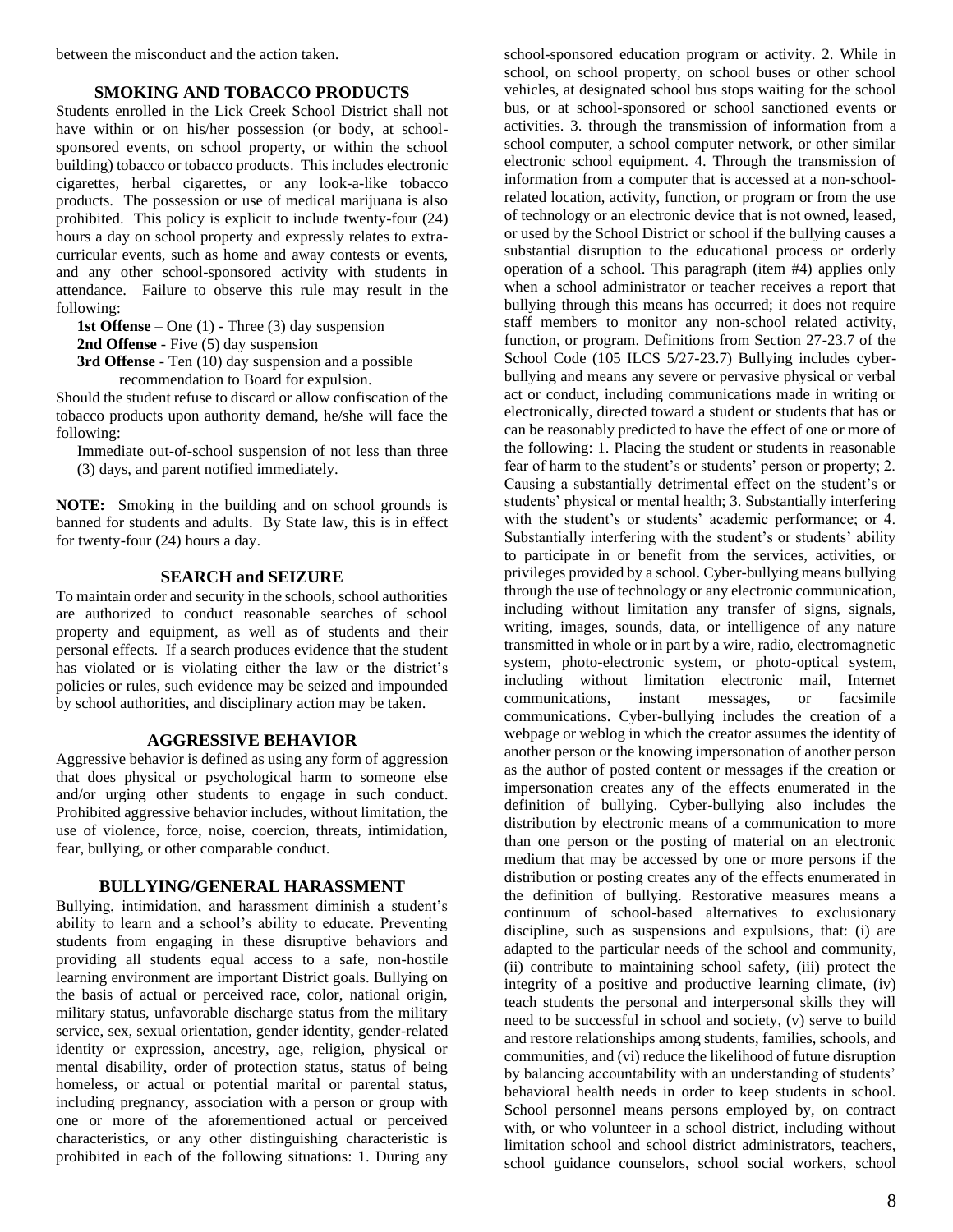counselors, school psychologists, school nurses, cafeteria workers, custodians, bus drivers, school resource officers, and security guards. Bullying Prevention and Response Plan the Superintendent or designee shall develop and maintain a bullying prevention and response plan that advances the District's goal of providing all students with a safe learning environment free of bullying and harassment. This plan must be consistent with the twelve listed policy components in 105 ILCS 5/27-23.7(b) 1- 12.

#### **HAZING**

Initiation or hazing of students is prohibited by an act of the State Legislature (Chapter 720, Act 120, Section 5 of Illinois Compiled Statute) and is punishable as a Class A misdemeanor or possibly a Class 4 felony if hazing results in great bodily harm or death. "Hazing" is defined as that treatment which tends to set a student apart from his/her school mates, requires performance of an act for the purpose of induction or admission to any group, or an act which results in bodily harm.

#### **GANG ACTIVITY**

Students are prohibited from engaging in gang activity. A "gang" is any group of 2 or more persons whose purpose includes the commission of illegal acts. Engaging in gang activity will be subject to disciplinary action.

#### **CRISIS PREVENTION**

It is extremely important for students to report anyone who intends or may intend to do harm to fellow student or staff. Report any information to your teacher or the superintendent/principal. Students can also call the School Safe Tip Line at 1-800-477-0024. If a crisis does occur, please follow the directions of the school staff.

#### **DETENTION SYSTEM**

For an after-school detention, a 24-hour notice will be given to the student and/or parents. Transportation home is the responsibility of the student and/or parents. If a problem arises concerning the serving of a detention, the student is to discuss the matter with the detention supervisor prior to the scheduled detention. A detention which is skipped will be doubled.

#### **SUSPENSION**

The superintendent/principal is authorized to suspend students guilty of gross disobedience or misconduct from school (and all school functions) for a period not to exceed ten (10) school days. The student and/or parents are due the following procedure protection:

- 1. Prior to suspension, the student shall be provided oral or written notice of the charges. If the charges are denied, the student shall be given an explanation of the evidence against him/her and an opportunity to present his/her version of the incident.
- 2. Prior notice and hearing as stated above may not be required and the student immediately suspended, when the student's presence poses a continuing danger to persons or property or an ongoing threat of disruption to the educational process. In such cases, the necessary notice and hearing shall follow as soon as is practicable.
- 3. Any suspension shall be reported immediately to the parents of the student. Such report shall contain a full

statement of the reasons for the suspension and a notice to the parents of their right to review. Also, a copy of the notice shall be given to the School Board if a hearing is requested by the parent.

4. Upon request of the parents or guardian, a hearing shall be conducted by the School Board (or a hearing officer appointed by it) to review the suspension. At the hearing, the parents or guardian of the student may appear and discuss the suspension with the Board, or its hearing officer, and the Board may take such action as it finds appropriate.

#### **ALTERNATE EDUCATIONAL SETTING**

An alternate educational setting may be assigned during the school day when a student's conduct requires removal from the classroom. The student may be able to receive credit for work completed but is not able to participate in lunch with classmates and similar privileges. In-school suspension is one example of an alternate educational setting.

#### **EXPULSION**

The School Board is authorized to expel students guilty of gross disobedience or misconduct for the remainder of the school term or for a shorter or longer period as determined by the School Board. The student and/or parents or guardian shall be due the following procedural protections:

- 1. Prior to expulsion, the student shall be provided written notice of the charges and the time and place of hearing. If the charges are denied, the student shall have an opportunity for a hearing, at the time and place designated in the notice, conducted by the Board or a hearing officer appointed by it. If a hearing officer is appointed by the Board, he/she shall report to the Board the evidence presented at the hearing and the Board shall take such final action as it finds appropriate.
- 2. The Board shall provide written notice to the parents or guardian of the time, place, and purpose of the hearing by registered or certified mail and request the appearance of the parents or guardian at the expulsion hearing.
- 3. During the expulsion hearing, the student and his/her parents or guardian may be represented by counsel, present witnesses and other evidence on his/her behalf, and cross-examine adverse witnesses. The expulsion hearing shall be a bifurcated proceeding. First, the Board or hearing officer shall hear evidence on the issue of whether the student is guilty of the gross disobedience or misconduct as charged. After presentation of the evidence or receipt of the hearing officer's report, the Board shall decide the issue of guilt. If the Board finds the student guilty of the gross disobedience or misconduct as charged, it shall then hear evidence on the appropriate level of discipline to be meted out. After presentation of the evidence or receipt of the hearing officer's report, the Board shall decide whether expulsion or some lesser form of discipline shall be imposed upon the student.

#### **EXCLUSIONARY DISCIPLINE PRACTICES**

 Public Act 100-105 Suspension - Expulsion of Children Birth to Five (HB2663/SB1557) states that children enrolled in programs funded by Early Childhood Block Grant Funds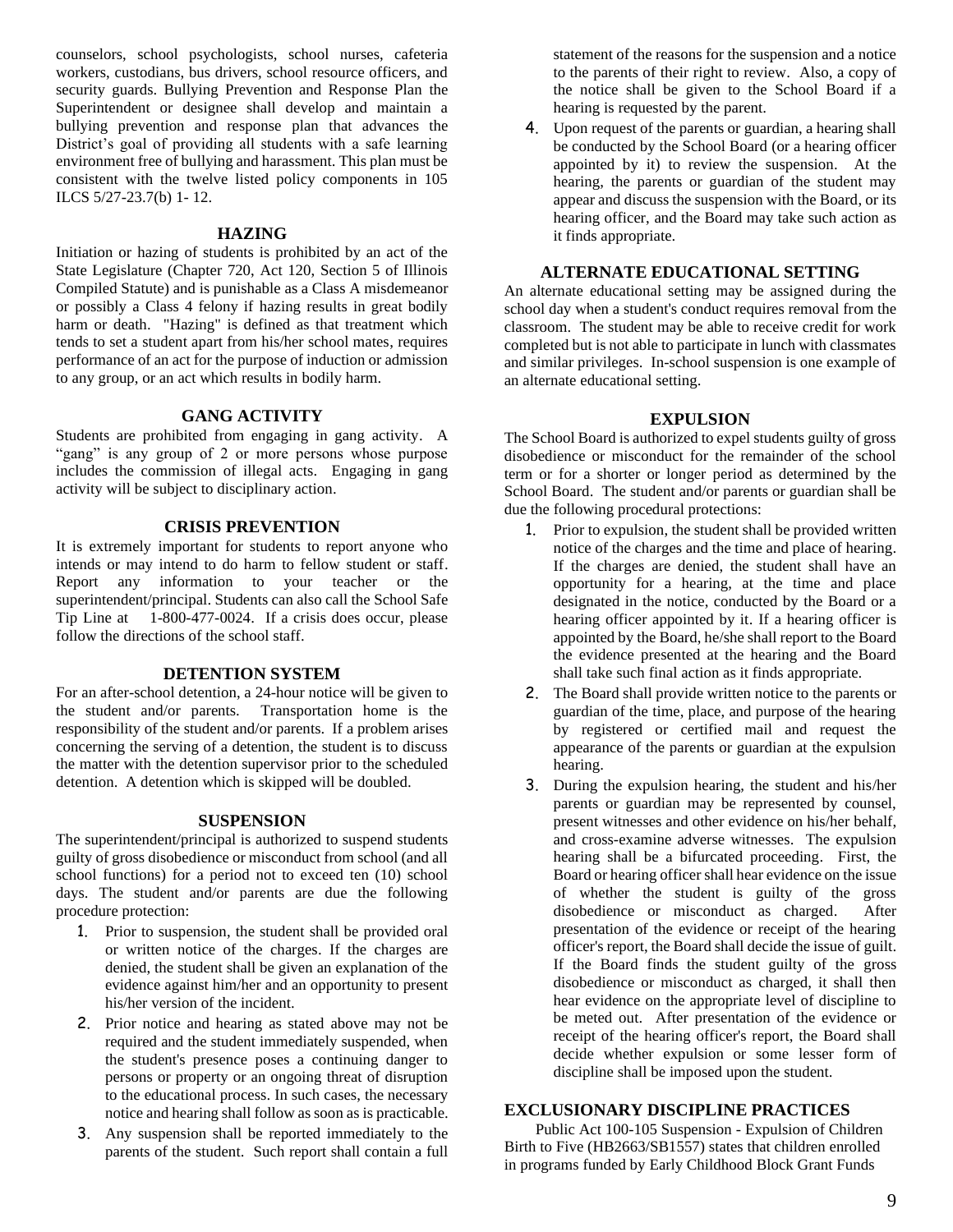are not to be suspended or expelled due to the child's behavior. Visit [preventexpulsion.org](http://preventexpulsion.org/) for more information.

#### **LEAVING THE CAMPUS**

Students are restricted to school grounds from the time they arrive until the time school is dismissed. Students must follow the sign-out procedure for appointments, emergencies, etc., as outlined in this handbook.

#### **ACCEPTABLE USE OF TECHNOLOGY**

All users of the Lick Creek C.C.S.D. #16 Technology System must comply with the District Acceptable Use Guidelines.

The "System" shall include all computer hardware and software owned or operated by the District, the District electronic mail, the District web site, and the District on-line services. "Use" of the system shall include use of or obtaining access to the system from any computer terminal whether owned or operated by the District.

#### **COMPUTER USE RULES**

Students have no expectation of privacy in their use of the System. The District has the right to access, review, copy, delete, or disclose, any message sent, received, or stored on the District's electronic mail system. The District has the right to and does monitor the use of the System by students, including students' access of the Internet, as part of the System maintenance and to determine whether the use is consistent with federal and state laws and District policies and guidelines.

The District makes no warranties of any kind whether expressed or implied for the System. The District is not responsible for any damages incurred, including the loss of data resulting from delays or service interruptions. Use of any information obtained via the System is at the user's own risk. The District is not responsible for the accuracy or quality of information obtained through the System. The District is not responsible for any user's intentional or unintentional access of material on the Internet which may be obscene, indecent, or of an inappropriate nature.

School authorities may require a student or his or her parent or guardian to provide a password or other related account information in order to gain access to the student's account or profile on a social networking website if school authorities have reasonable cause to believe that a student's account on a social networking website contains evidence that a student has violated a school disciplinary rule or procedure.

#### **TECHNOLOGY PRIVILEGES**

Access to the System is provided as a privilege by the District and may be revoked at any time. The System, including all information and documentation contained therein, is the property of the District.

#### **PROHIBITED USE OF TECHNOLOGY**

The uses of the System listed below are prohibited and may result in discipline or other consequences as provided in the District's Student Discipline Code and rules.

- 1. Sending or displaying offensive messages or pictures (including sexting).
- 2. Using obscene language.
- 3. Harassing, insulting, or attacking others.
- 4. Damaging software, computers, computer systems, or networks.
- 5. Misuse of copyrighted materials.
- 6. Using another person's password.
- 7. Trespassing in another person's folder, work, files, or programs.
- 8. Loading/downloading of files/programs without permission.
- 9. Using the network or Internet for commercial purposes.
- 10. Using the network or Internet for anything other than academic reasons.
- 11. Making an explicit threat on an Internet website against a student or school employee is prohibited.

Failure to follow the rules will result in disciplinary action up to, and including termination of access to the computer network, with the possible loss of credit, and may result in further disciplinary and/or legal action. These rules are not meant to be all-inclusive for the termination of access to the computer network and are provided with the intent to be used as guidance to determine what may be considered violations to the computer policies.

#### **SECURITY & TECHNOLOGY USER REPORTING DUTIES**

Security is a high priority and must be a priority for all users. Students are prohibited from sharing their log-in IDs or passwords with any other individual.

Any attempt to log in as another user will result in disciplinary action. It is the user's responsibility to log off so that other students may not have access to and through the user's ID and password. A user who becomes aware of any security risk or misuse must immediately notify a teacher, administrator, or other staff member.

### **VANDALISM OF COMPUTER HARDWARE OR SOFTWARE**

Vandalism or attempted vandalism is prohibited and will result in discipline as set forth in these Guidelines, and in potential legal action. Vandalism includes, but is not limited to, downloading, uploading, or creating computer viruses.

### **CONSEQUENCES FOR VIOLATIONS OF TECHNOLOGY POLICIES**

A student who engages in any of the prohibited acts listed above shall be subject to discipline, which may include: (1) suspension or revocation of computer privileges, (2) other discipline including suspension or expulsion from school, and (3) referral to law enforcement authorities or other legal action in appropriate cases.

Misuse by a student may be considered gross misconduct as that term is defined by the District Student Discipline Policy and rules, and a student may be subject to discipline pursuant to the Student Discipline Policy and rules. A student who believes that his/her privileges have been wrongfully limited may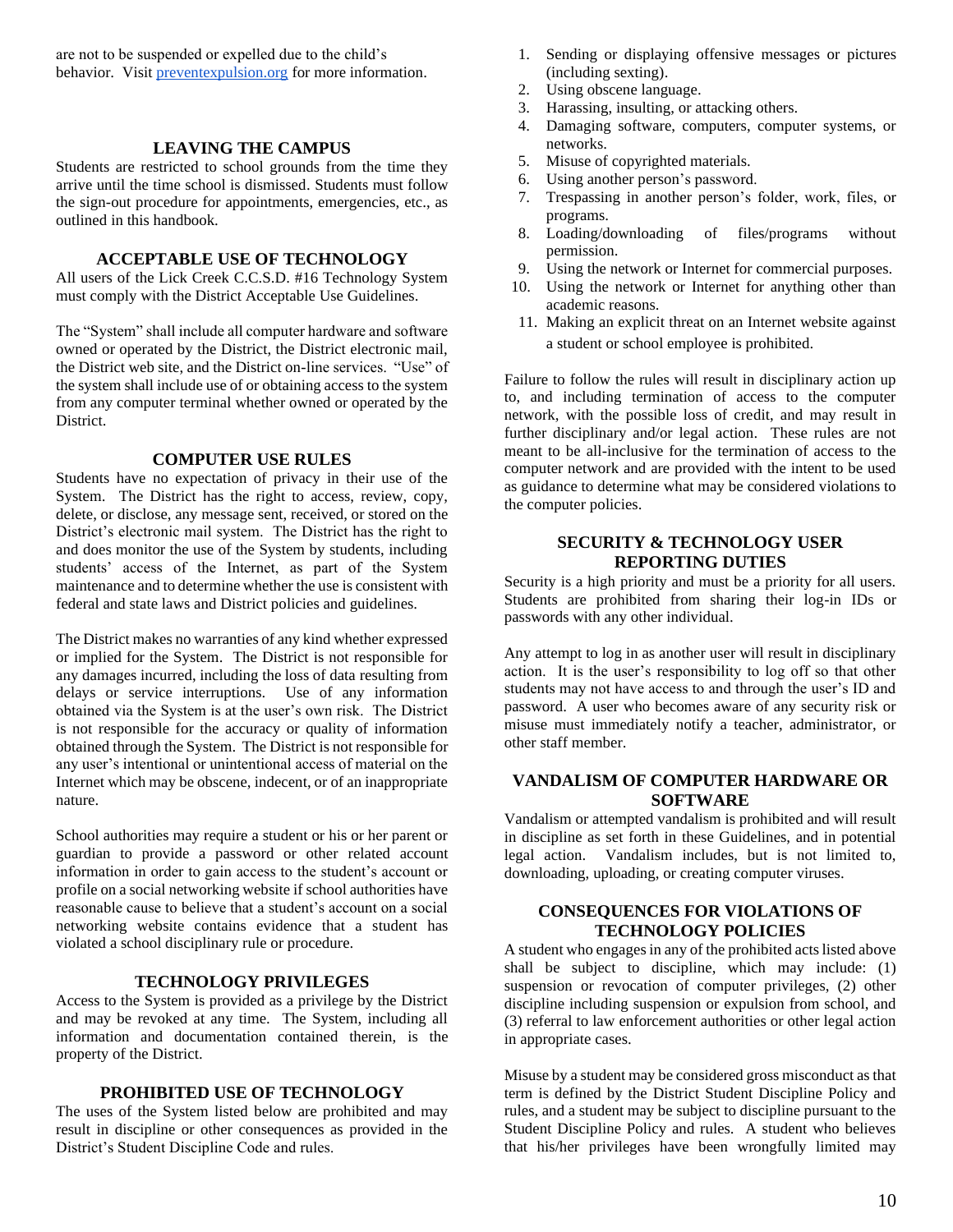request a meeting with the superintendent/principal to review the limitation.

#### **FIELD TRIPS**

The classroom teacher will notify parents about each field trip. All students are required to ride the bus to and from the field trip unless prior approval has been given. Field trips are planned for educational purposes to meet classroom objectives. Participation in a field trip experience is a privilege extended to those students who have demonstrated effort in attendance, completing work to maintain grades, and exhibiting proper behavior and citizenship skills. In deciding to attend a field trip, the student accepts full responsibility for his/her actions while on the trip. If the trip involves advance purchase of tickets, the school district will be unable to refund the cost of the ticket if the student is absent or unable to participate in the trip.

*NOTE: Any student who has earned any in-school or out-ofschool suspensions will not be allowed to attend a field trip the rest of the school year.*

### **INCENTIVE TRIPS**

At the end of each school year, a trip may be planned for students in grades 2-8. To be allowed to participate, students must meet the following requirements:

- 1. No more than 2 teacher referrals for the year
- 2. No In-School, Out-of-School, or Bus Suspensions
- 3. No unexcused absences
- 4. No failing grades in any class (cumulative)

For  $8<sup>th</sup>$  graders to qualify to participate in the  $8<sup>th</sup>$  grade trip they must meet the requirements listed above.

### **MEDICATIONS ON FIELD/INCENTIVE TRIPS**

Medications are not sent on field trips unless a specific written request is made by the parent and presented to the school 24 hours prior to the field trip. The parent must send the medication to school on the morning of the field trip and the teacher will keep it in a safe and secure place while on the field trip until such time the child requires the medication. The medication will be given to the child to self-administer. The medication must be in the original bottle from the pharmacy along with a note stating the parent's request for their child to take the medication at a given time.

### **BOOK BAGS, HAND BAGS, AND PURSES**

Book bags, hand bags, and purses are to be used to carry books and belongings to and from school. Book bags, hand bags, and purses are to be left in the student hall lockers during the school day. On a case-by-case basis, the superintendent/principal may approve student use of a book bag, hand bag, or purse during the school day (e.g.: injury or disability)

### **DRESS CODE**

**Appropriate dress is necessary to maintain a degree of discipline that will create the best possible learning atmosphere. The Illinois State Board of Education advises that student dress be restricted to "health and safety factors", and factors "that substantially and materially disrupt the educational process".**

Students should be clean, neat and appropriate in their school dress. Dress is one example of an outward expression of a person's self-respect.

Upon entering the building on a school day or to participate in a school activity, the rules for school attire are as follows:

- 1. Students shall wear safe and adequate footwear.
- 2. For students in grades 5-8, the "six-inch rule" will be used to judge the length of shorts, dresses, and skirts. The length of shorts, dresses, or skirts should be no shorter than six inches above the top of the knee, when standing. If the clothing is shorter than that mark, then it is in violation of the dress code. When leggings are worn, the skirt or shorts still must meet the "six-inch rule".
- 3. Students shall not wear unclean or ragged clothing. Clothing may not have any holes, rips, or tears.
- 4. Students shall not display offensive words or advertise alcoholic beverages, tobacco products, drugs, or expressions of a sexual or violent nature not conducive to education on their school attire or accessories.
- 5. Students shall not wear attire so long that it is apt to be hazardous on stairs, i.e.: long skirts or long baggy pants, or so short that it obstructs the educational process. Pants, shorts, and skirts must be worn on the hips with the undergarments fully covered.
- 6. Students in grades 5-8 shall not wear: A) any tank tops; B) any halter tops; C) any spaghetti straps; D) or any other tops that expose the chest, back, waist, or sides below the underarm areas (No body cracks should be visible.) Tank tops can be worn over or under other acceptable clothing. Sleeveless shirts with a minimum 3-inch width at top of shoulder are permitted. Appropriate upper body clothing is required at all times. (eg: **Shirts must be worn at all athletic practices**.)
- 7. Hats, caps, scarves, sweatbands, bandanas, and sunglasses are not to be worn in school **at any time**. Headwear is only allowed on designated days. Hooded garments are only to be worn with the hood down.
- 8. Clothing shall be worn appropriately with shorts/jeans at the hips or above and bib overalls buckled.
- 9. Chains attached to wallets, keys, or chains connecting pierced body parts, as well as neck or wrist chains suitable as weapons, are not allowed. The **only** pierced body parts allowed to be decorated with jewelry or adornments are the ears. No clear studs are allowed. No tape or bandages covering piercing(s) are allowed.
- 10. Any clothing or accessories deemed disruptive to the educational process shall not be worn.
- 11. The display of undergarments is never acceptable. If applicable, dependent on development, female students should wear bras at all times while at school.
- 12. Flannel pants, pajama pants, lounge wear, or surgical clothing shall not be worn during school.
- 13. Writing on body parts is not appropriate and therefore is subject to disciplinary action.
- 14. Metal cleats or metal spiked shoes are not allowed to be worn in the building or on the school bus.
- 15. Light jackets are permitted in the classroom; however, heavy coats and oversized coats are not permitted in the classroom and must be left in a locker.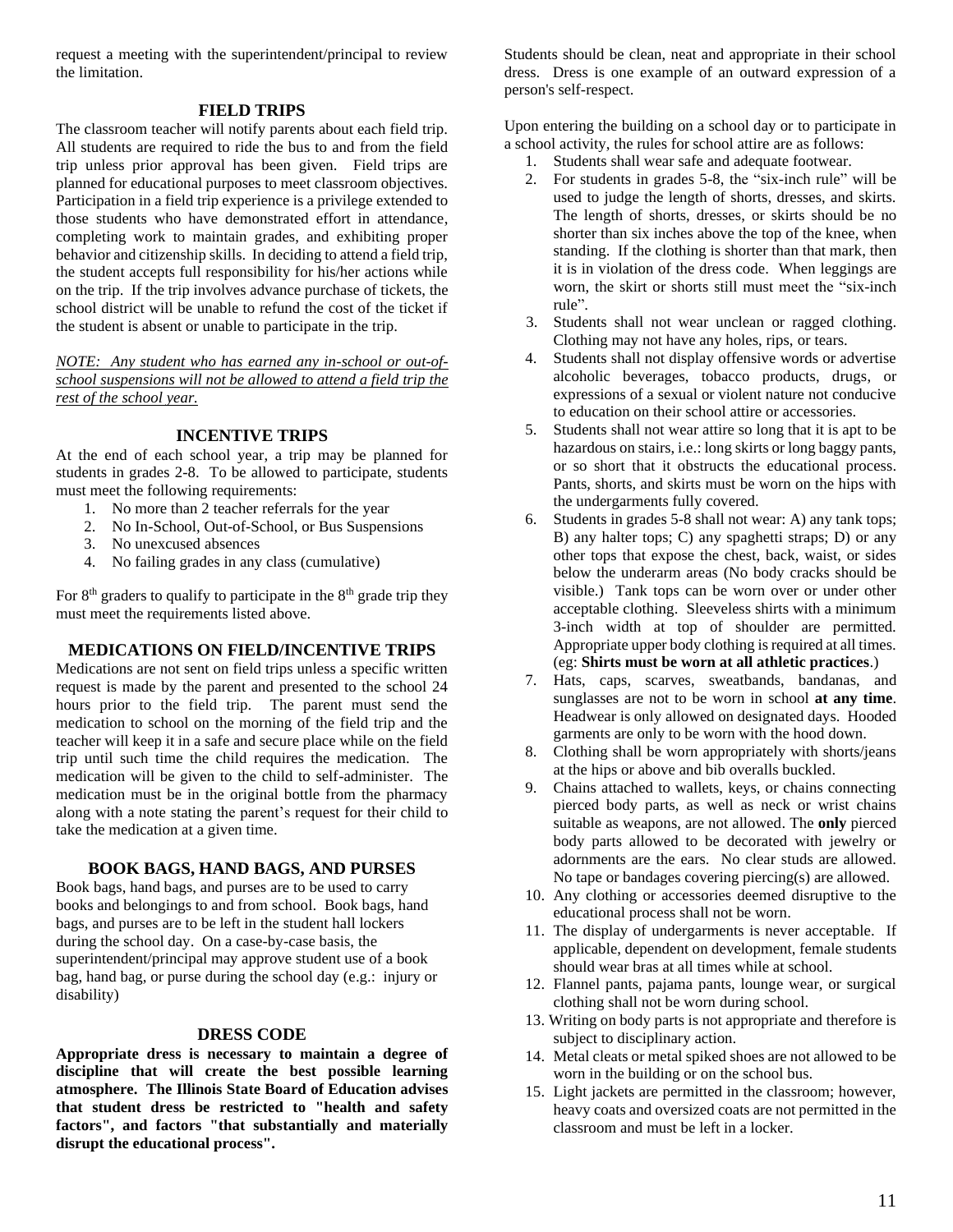The interpretation of the dress code is left to the discretion of the faculty and administration.

#### **DRESS CODE DISCIPLINARY ACTION**

For each violation of the dress code, disciplinary action may be taken by a teacher or administrator. The teacher will notify the parents by phone. The student also must change the dress code item in violation.

### **CONDUCT IN THE CAFETERIA DURING LUNCH PERIOD**

Sufficient time has been provided for everyone to obtain lunch and eat without undue haste. All students must eat in the cafeteria, including those who bring lunch from home.

The following rules will be observed by students in the cafeteria:

- 1. Take your time getting there and keep your place in line. Do not block the corridor; early arrival is not allowed.
- 2. Eat only in the cafeteria. Food must not be taken into the corridors, into the gym, or outside of the building. If you bring your lunch from home, it must be eaten in the cafeteria. No gum, soda, candy, or food of any kind is permitted in any classroom or hallway except for occasional special events pre-approved by the teacher.
- 3. Deposit paper bags, milk cartons, sandwich wrappers, straws, etc. in refuse containers.
- 4. Return your trays, plates, and silverware to the soiled dish counter.
- 5. Avoid undue noise, confusion, and movement.
- 6. Help to keep the dining room clean.
- 7. Anyone guilty of throwing food, leaving a mess on the table, smashing milk cartons, etc., will be asked to remain in the lunchroom and clean up the room, plus other disciplinary action may be taken.
- 8. There will be no stealing or tampering with food belonging to others. Anyone in violation will receive a detention. In addition, table cleanup is the student's responsibility.
- 9. The superintendent/principal or designee may rescind the privilege of eating in the lunchroom or may assign designated seating spots.
- 10. Exceptions may be granted for special events with the prior approval of the superintendent/principal.

### **HOMEWORK COMPLETION**

Students in grades 6-8 will receive a decrease of one letter grade if an assignment is one day late. If an assignment is two days late, the student will receive a decrease of two letter grades. If an assignment is more than two days late, no credit will be earned.

The student will be allowed to make up work missed for excused absences. The teacher will designate the make-up work for which the student will be given a grade. Failure to turn in completed designated work, within the designated time limit set by the teacher, will result in a "zero" for the absence(s). Homebound instruction may be available under certain circumstances.

When a student is given an assignment prior to his/her absence, that assignment is due by the next class session. All unexcused late homework will earn a zero. Long-term assignments such as research papers or projects, are due on the deadline established by the teacher unless other arrangements are made between teacher and student. Homework must be made up by the time the class meets again. Students must also make up quizzes and tests the day they return to school.

For a pre-approved absence, students must complete any homework, quizzes, and tests by the end of the second school day after they return. In other words, if a student returns on a Monday, all work must be completed and turned in by the end of the day on Tuesday.

#### **GRADES**

The Board of Education has adopted a nine-week grading period for students. There are four nine-week grading periods. A yearly average is computed.

The numerical pattern for letter grades for all teachers and for all courses is as follows:

| A  | $= 90 - 100$   | <b>Excellent or Superior</b> |
|----|----------------|------------------------------|
| B  | $= 80 - 89$    | Good/Above Average Work      |
| C  | $= 70 - 79$    | Average/Adequate             |
| D  | $= 60 - 69$    | Poor but Passing             |
|    | $F =$ Below 60 | Failure                      |
|    |                |                              |
| S. | $= 80 - 100$   | Satisfactory                 |
|    | $N = 60 - 79$  | Needs Improvement            |
| U  | $=$ Below 60   | Unsatisfactory               |

Students transferring from other school(s) will utilize the grades that were given at the previous school(s) for the time attended.

#### **HONOR ROLLS (Grades 3-8)**

There will be two (2) honor rolls: High Honor Roll Honor Roll

To qualify for the **High Honor Roll**, a student must earn all grades of **A** in all subject areas. To qualify for the **Honor Roll**, a student must earn all grades of **A and/or B** in all subject areas.

### **VALEDICTORIAN AND SALUTATORIAN**

The valedictorian and salutatorian shall be determined each year by following the rules listed below:

> The valedictorian shall be the  $8<sup>th</sup>$  grade student with the highest overall average of their  $6<sup>th</sup>$ ,  $7<sup>th</sup>$ , and  $8<sup>th</sup>$ grade year (8th grade will be average of first 3 quarters). The salutatorian shall be the  $8<sup>th</sup>$  grade student with the second highest overall average.

### **PARCC ASSESSMENTS**

The Partnership for Assessment of Readiness for College and Careers (PARCC) is the state assessment and accountability measure for Illinois students enrolled in a public school district. PARCC assesses the New Illinois Learning Standards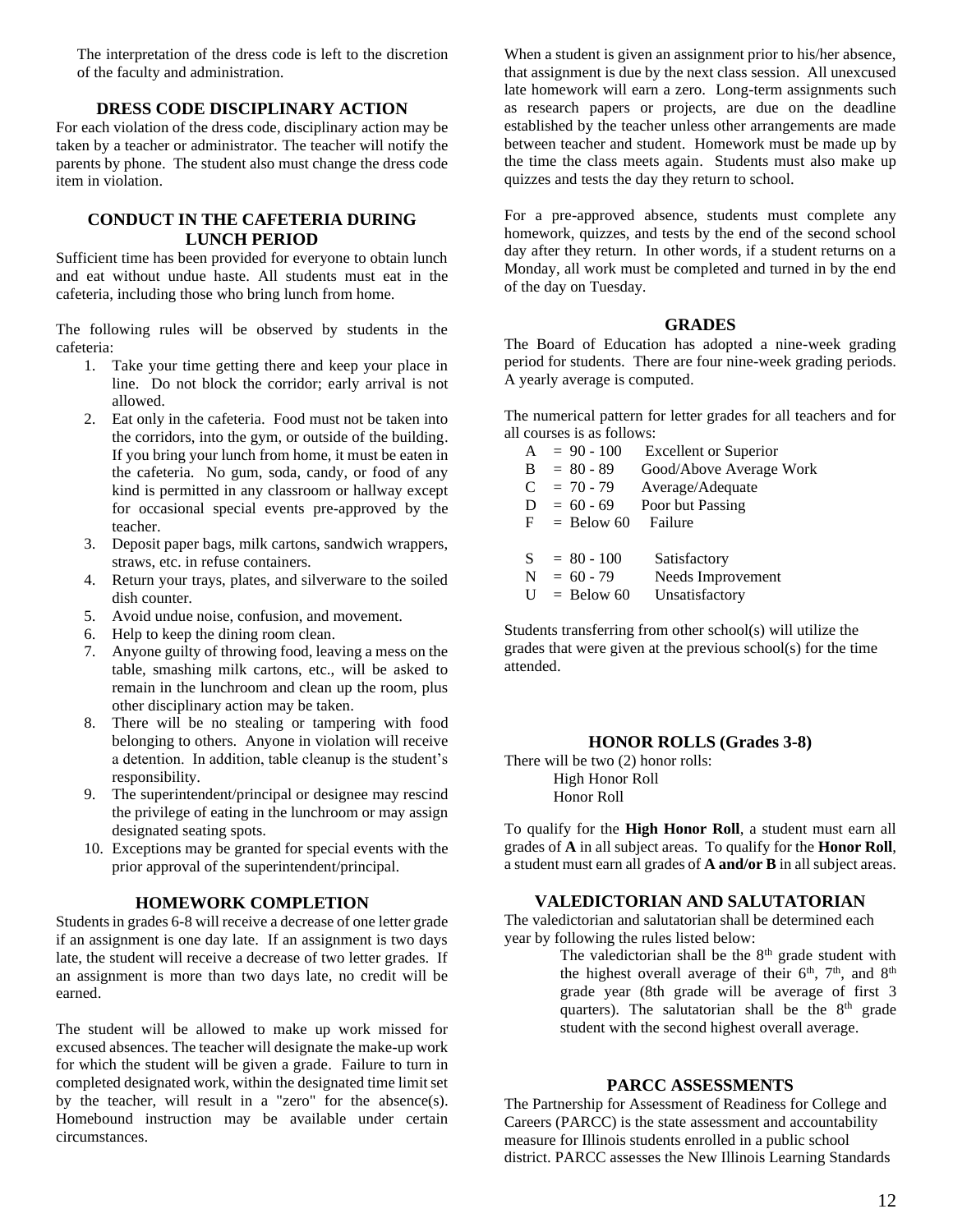Incorporating the Common Core and will be administered in English Language Arts and Mathematics.

PARCC assessments in English Language Arts and Mathematics will be administered to all students in grades 3-8. Testing will take place during one week between March 5 and April 20. Please check with the school before scheduling any planned absences during this time frame.

#### **PROMOTION / RETENTION**

The decision to promote or retain a student will be carefully reviewed in the latter half of the school year with the welfare of the student being the primary consideration. The *Illinois School Code* ILCS 5/10-20.9a/b prohibits social promotion of students and prevents promotion based upon age or any other social reason not related to the academic performance of the student. The decision to retain or promote may be based on successful completion of the curriculum, attendance, and performance on a nationally normed test and/or a local assessment test.

Retention is justifiable and appropriate in cases where achievement is far below standard or in cases where lack of progress occurs, by any of the following:

- 1. Chronic absenteeism (being absent from school without valid cause for more than 5% of the 180 days of scheduled school)
- 2. Demonstrable lack of effort by a capable student
- 3. Inadequate academic progress and/or failing grades in two or more classes in grades 3-8 for the school year
- 4. Inadequate academic progress and/or failing grades in two or more classes for the year or in the subjects of Math or Reading in grades K-2.

#### **ACADEMIC INTEGRITY**

Lick Creek Elementary School students are expected to conduct themselves in accordance with five fundamental values: honesty, trust, fairness, respect, and responsibility. Students are to act so that they are worthy of the trust bestowed on them by teachers and peers, conduct themselves honestly, and carry out their responsibilities with integrity and fairness.

To act dishonestly is inexcusable. Students who engage in academic dishonesty should expect serious consequences. At the minimum, students involved in breaches of academic integrity will receive an automatic zero as a grade for the assignment with the possibility of a lower or failing course grade. In addition, incidents of academic dishonesty may be subject to detention and/or referral to the administration for further disciplinary action. Cheating, plagiarism, and inappropriate collaboration are examples of a breach of academic integrity. The teacher will exercise professional judgment in determining breaches of academic integrity including the use of electronic plagiarism protection.

Cheating includes: copying another person's work and representing it as your own; allowing your work to be copied by someone else either by placing it in the view of another student or by making it available in any way to another student; acting contrary to the teacher's instructions regarding collaboration; seeking unfair advantage (examples of unfair advantage include reading other sources in place of the assigned work, such as using an English version of foreign language texts), use of notes, a cheat sheet, or cards on a test, getting exam questions from an earlier test taker, programming a calculator, PDA, or cell phone for use accessing answers; verbally or in written form aiding yourself or another student on a quiz or a test with materials disallowed by a teacher; and aiding or abetting another student in cheating.

Plagiarism is to make it appear in one's writing as if another's writing, including text, stories or narratives, thoughts, or discovered facts are one's own, or to represent the artistic creation or graphic or tabular presentation of others as one's own.

Any violation of the Computer User Agreement and/or any violation of the Accelerated Reader Honor Code will be considered an incidence of cheating and will be disciplined accordingly.

In many cases, collaboration is to be encouraged, depending on the nature of the assignment. Inappropriate collaboration is working with others in ways contrary to the teacher's instructions. If the teacher has instructed a student not to collaborate and the student does so, it is cheating. Unless otherwise instructed by teachers, the conclusions you draw, work you create, or the paper you write are to be a product of your own thinking, creativity, and work.

#### **BETA CLUB**

Junior high students may be considered for membership in the Beta Club based on Scholarship, Leadership, Character, and Service. A member contract, explaining expectations and obligations for membership, will be offered for the selected students to sign prior to initiation. Students must earn all A's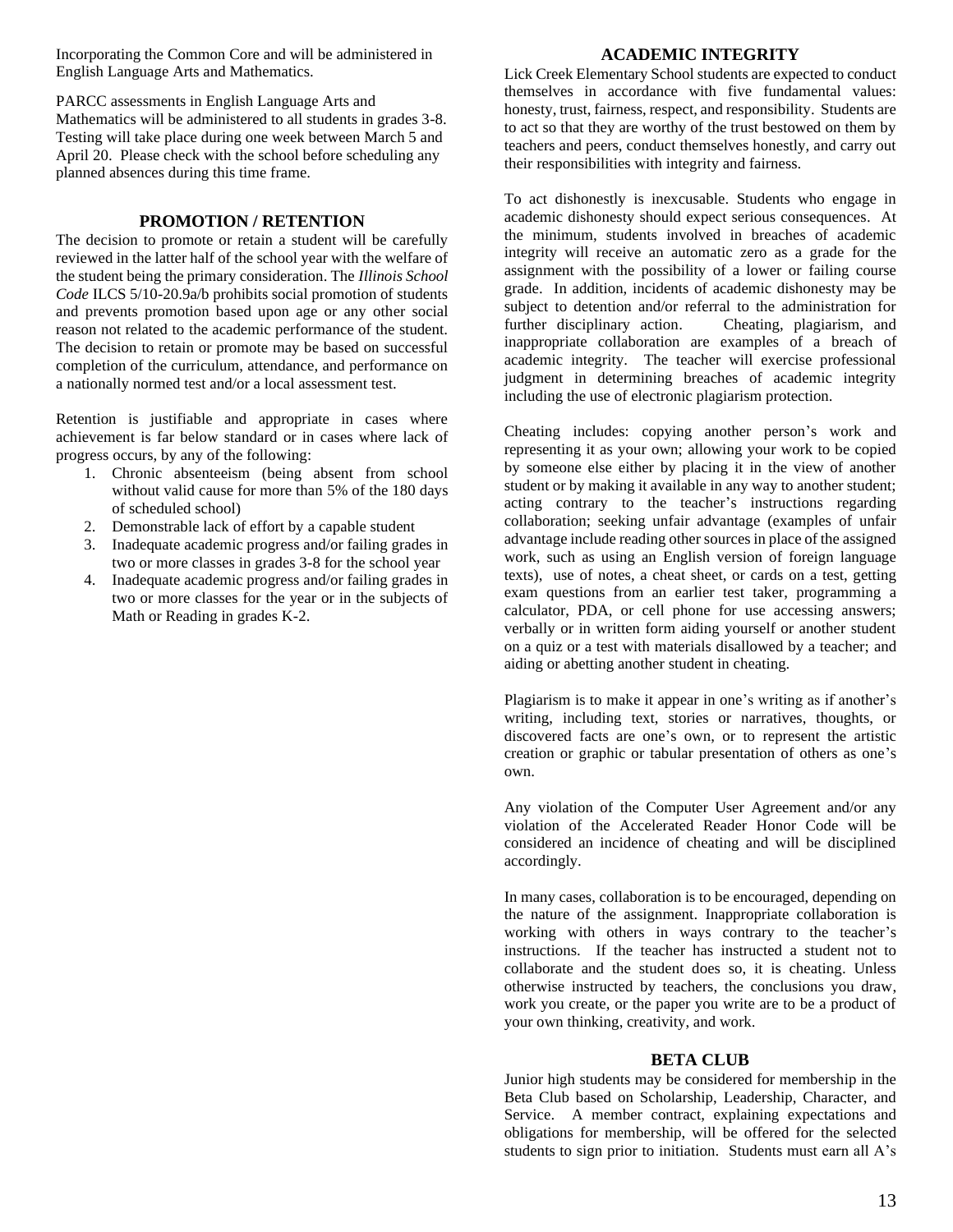and maintain all A's as well as maintain these high standards of Leadership, Character, and Service throughout their tenure in junior high or they may be placed on probation or dismissed from the club. Service projects are required to maintain membership.

#### **CONFERENCES**

Parents are encouraged to visit the school or request a conference with a teacher at any time. Parent-teacher conferences are planned to follow the end of the first nine weeks grading period and the third nine weeks grading period.

#### **PROGRESS REPORTS**

Students will receive a mid-term progress report. The reports are designed to show the student and parent current course status at approximately the middle of each 9 week grading period.

#### **STUDENT SERVICES Medicaid Reimbursement**

Medicaid reimbursement is a source of federal funds to help school districts maintain and improve special education services. Therapy and diagnostic services provided to your child may be partially reimbursable. Unless the parent objects in writing, Lick Creek School District #16 will claim Medicaid/ Kid Care reimbursement for services provided. These claims have no impact on the parent's ability to receive Medicaid funding either now or any time in the future.

#### **Response to Intervention (RTI)**

RTI is a federal and state initiative intended to meet a wide range of individual student needs through general education services. The regular classroom teacher and other personnel (other classroom teachers and educational specialists) can help meet the needs of individual students. The goal of RTI is to provide students with the help they need to be successful as early as possible in their school career, both academically and behaviorally.

When a child begins to have some area of concern affecting his/her school progress, the teacher will create an intervention plan designed to improve the student's performance. If the child continues to have difficulty, the teacher may meet with a team of other staff members to discuss the child's needs, consider other interventions, and outline a method to carefully monitor the child's progress. The child's progress is measured over time. If he/she makes acceptable progress, the interventions may be discontinued (if sufficient progress is made) or continued (if the team feels the interventions are needed to help the student succeed). If the child continues to struggle, then more intensive interventions may be tried. Students may be taken out of non-core classes (i.e.: music, art, and physical education) to receive the RtI interventions.

#### **Drug and Alcohol Counseling**

Assistance for students and or family members in need of counseling for drug or alcohol abuse is available from the following organizations:

| <b>Union County Counseling Services</b> | 618-833-8551 |
|-----------------------------------------|--------------|
| Fellowship House                        | 618-833-4456 |

### **VISION SCREENING**

Every year, vision screening is completed, as mandated by the School Code, for students, including special education, new and transfer students, and teacher referrals. Vision screening is not a substitute for a complete eye and vision evaluation by an eye doctor. The student is not required to undergo this vision screening at school if an optometrist or ophthalmologist has completed a signed a report form indicating that an examination has been administered within the previous 12 months and the evaluation is on file at the school.

### **SELF ADMINISTRATION OF ASTHMA MEDICATION**

On August 16, 2001, Public Act 92-0402 created in the School Code, a new section entitled "Self-administration of Asthma Medication." The general requirement of the law is that when certain conditions are met, a school must permit the selfadministration of medication by a pupil with asthma. These conditions are as follows:

- 1. The medication must pertain to the pupil's asthma and have an individual prescription label.
- 2. The medication must be prescribed by a physician, physician assistant, or advanced practice nurse having authority to prescribe such medication.
- 3. The parents or guardian must provide the school with written authorization for self-administration of the medication. Self-administration means that the pupil has the discretion as to the use of his or her medication.
- 4. The parents or guardian must also provide the school with a written statement from the pupil's physician stating the name and purpose of the medication, prescribed dosage, and time(s) and circumstances under which the medication is to be administered by the pupil.

### **HEAD LICE**

According to the Illinois Department of Public Health, head lice do not transmit communicable disease. Persons from all socioeconomic levels without regard to age, race, sex, or standard of personal hygiene, can become infested with head lice. The following information was obtained from the American Academy of Pediatrics, Center for Disease Control, Center for Health and Health Care in Schools, and the National Association of School Nurses.

- Adult lice are 1-2 cm in length. Head lice crawl; they do not jump or fly and they are dependent on their host for nourishment (human blood). Lice that fall off a head are either injured or dying and incapable of causing an infestation on another person. Lice are very fragile and cannot live off of their human host for more than 24 hours. Transmission generally occurs by direct head to head contact.
- Nits (eggs) are tiny white/yellowish oval shaped eggs that are attached to the hair shaft at an angle. Nits found more than 1 cm from the scalp along the hair shaft are considered non-viable. These are empty egg cases from the current infestation or a past infestation.
- Parents have the primary responsibility for the detection and treatment of head lice and schools should work in a cooperative and collaborative manner to assist all families.

**It is the expectation of the parents/caregivers and families attending this school that:**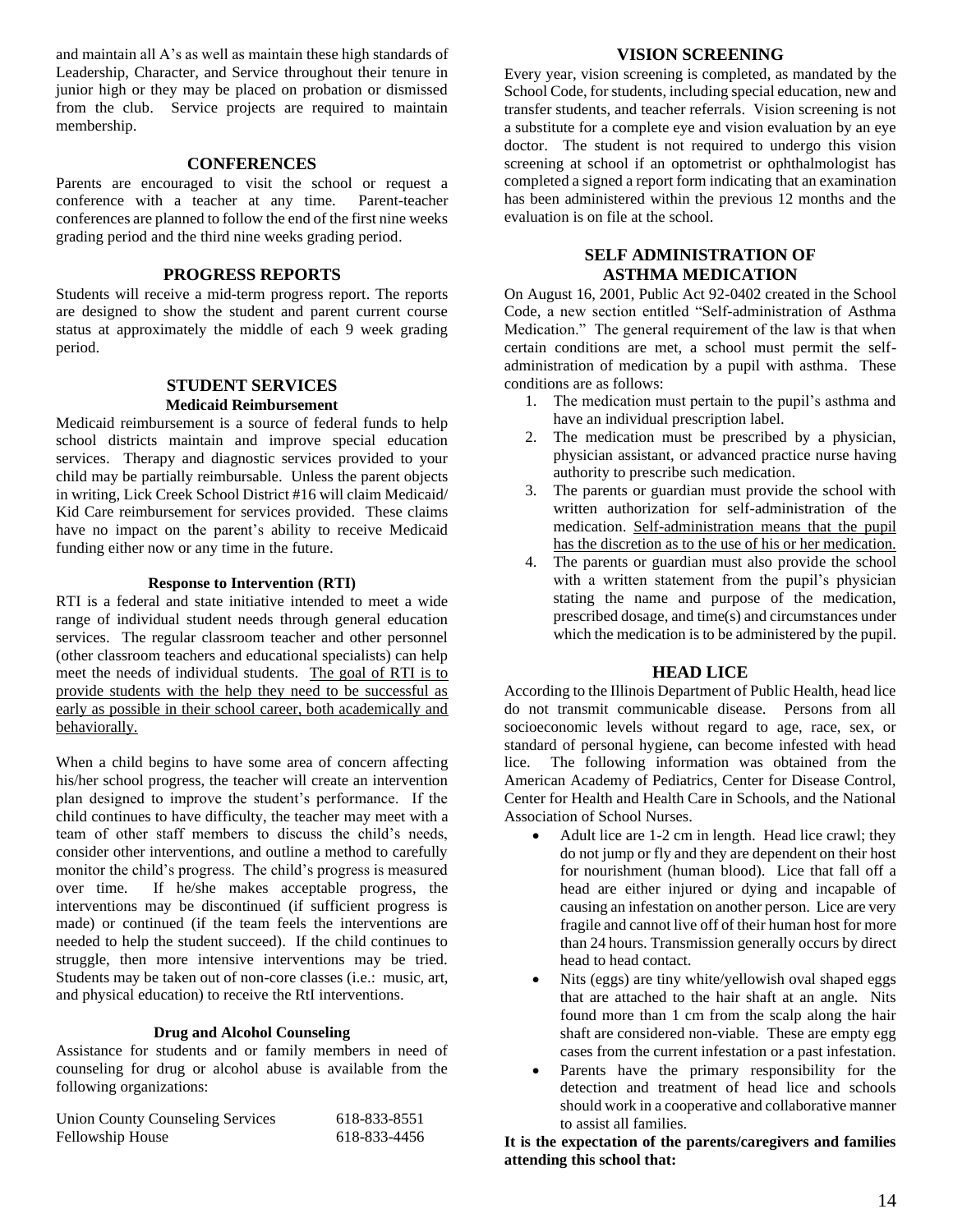- 1. Child's hair will be checked for head lice on a regular basis at home.
- 2. Upon detecting head lice at home or school, parents will use a safe and recommended treatment for head lice and inform the school of finding head lice at home and/or treatment of such.
- 3. Notify parents of your child's friends so they have an early opportunity to detect and treat their children if indicated.
- 4. Maintain a sympathetic attitude and avoid stigmatism/blaming families who are experiencing difficulty with control measures.
- 5. Act responsibly and respectfully when dealing with members of the school and community around head lice issues. Parents are asked to respect privacy issues and not call the school with reports of names of children other than their own who have or were known to have head lice.

### **It is the expectation of the school to undertake the following:**

- 1. Inform parents when there are 2 or more cases of head lice in the child's classroom.
- 2. Once a child has been identified as having an active infestation of head lice, parents will be notified and given information regarding standard treatment and follow-up procedures. The parent will pick the child up from school to see the evidence of infestation, and at the same time, provide assurance and guidance.
- 3. Provide privacy and confidentiality when dealing with head lice issues.

### Pandemic

This handbook procedure is meant to apply generally to any pandemic or other health emergency and should be supplemented with other relevant and timely information.

A pandemic is a global outbreak of disease. Pandemics happen when a new virus emerges to infect individuals and, because there is little to no preexisting immunity against the new virus, it spreads sustainably. Your child's school and district play an essential role, along with the local health department and emergency management agencies, in protecting the public's health and safety during a pandemic or other health emergency.

During a pandemic or other health emergency, you will be notified in a timely manner of all changes to the school environment and schedule that impact your child. Please be assured that even if school is not physically in session, it is the goal of the school and district to provide your child with the best educational opportunities possible.

Additionally, please note the following:

1. All decisions regarding changes to the school environment and schedule, including a possible interruption of in-person learning, will be made by the superintendent in consultation with and, if necessary, at the direction of the Governor, Illinois

Department of Public Health, local health department, emergency management agencies, and/or Regional Office of Education.

- 2. Available learning opportunities may include remote and/or blended learning. Blended learning may require your child to attend school on a modified schedule.
- 3. Students will be expected to participate in blended and remote instruction as required by the school and district. Parents are responsible for assuring the participation of their child. Students who do not participate in blended or remote learning will be considered truant.
- 4. All school disciplinary rules remain in effect during the interruption of in-person learning. Students are subject to discipline for disrupting the remote learning environment to the same extent that discipline would be imposed for disruption of the traditional classroom.
- 5. Students and parents will be required to observe all public health and safety measures implemented by the school and district in conjunction with state and local requirements.
- 6. During a pandemic or other health emergency, the school and district will ensure that educational opportunities are available to all students.
- 7. School personnel will work closely with students with disabilities and other vulnerable student populations to minimize the impact of any educational disruption.
- 8. Students who have a compromised immune system, live with an individual with a compromised immune system, or have a medical condition that may impact their ability to attend school during a pandemic or other public health emergency should contact school officials.
- 9. During a pandemic or other health emergency, teachers and school staff will receive additional training on health and safety measures.
- 10. In accordance with school district or state mandates, the school may need to conduct a daily health assessment of your child. Parents and students will be notified of the exact assessment procedures if this becomes necessary.
- 11. Parents should not send their child to school if their child exhibits any symptoms consistent with the pandemic or other health emergency.
- 12. Please do not hesitate to contact school or district officials if you have any concerns regarding your child's education, health or safety.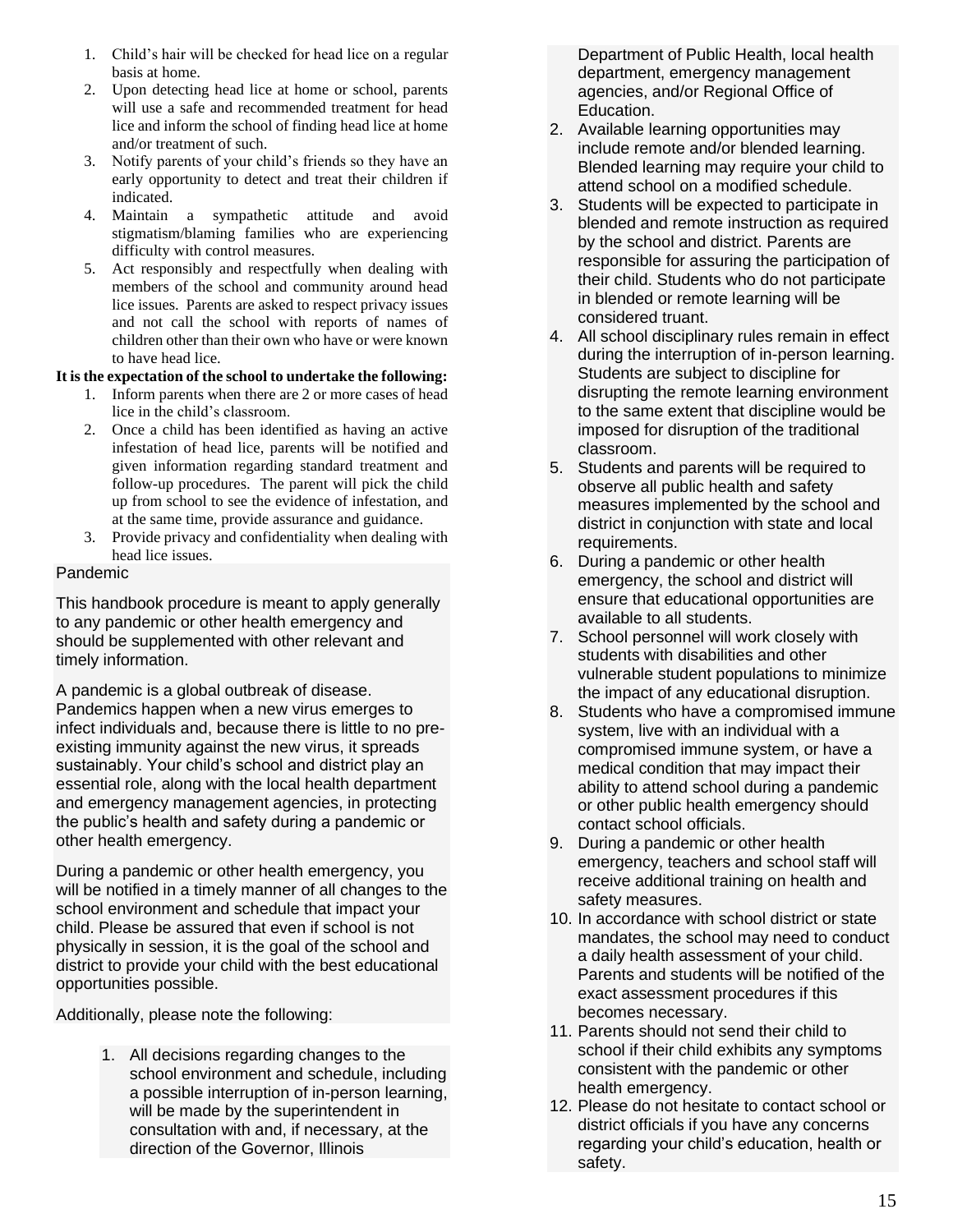#### **TRANSPORTATION**

There may be days when inclement weather occurs and school will be in session. At times, emergency snow routes may be necessary. Announcements on local radio and television stations, as well as via an automated message system*,* will be made to notify you of the change in bus schedules/routes. If an emergency snow route is run in the morning, it will be repeated in the afternoon.

All students are asked to observe the following safety rules to avoid any problems on the bus:

- 1. Do not leave books, lunches, or other articles on the bus.
- 2. Keep books, packages, coats, and all other objects out of the aisles.
- 3. Help look after the safety and comfort of smaller children.
- 4. Be on time at the designated school bus stop.
- 5. Stay off the road at all times while waiting for the bus. 6. Wait until the bus comes to a complete stop before
- attempting to enter the bus.
- 7. Be careful in approaching the place where the bus stops.
- 8. Do not move toward the bus at the school-loading zone until the bus has been brought to a complete stop.
- 9. Keep hands and head inside the bus at all times after entering and until leaving the bus.
- 10. Assist in keeping the bus safe and sanitary at all times.
- 11. Remember that loud talking, laughing, or unnecessary confusion diverts the driver's attention and may result in a serious accident.
- 12. Treat bus equipment with respect.
- 13. Never tamper with the bus or any of its equipment.
- 14. Do not throw anything out of the bus windows.
- 15. Do not leave your seat while the bus is in motion.
- 16. Be courteous to fellow pupils and the bus driver.
- 17. Be absolutely quiet when approaching a railroad crossing stop.
- 18. In case of road emergency, remain in the bus until instructions are given by the driver.
- 19. At a discharge point where it is necessary to cross the highway, proceed to a point at least 10 feet in front of the bus on the right shoulder of the highway and remain there until a signal is given by the bus driver to cross.
- 20. Be alert to a danger signal from the driver.
- 21. Do not ask the driver to stop at places other than the regular bus stops. He/she is not permitted to do this except by proper authorization from a school official.
- 22. Observe the same rules and regulations on other trips under school sponsorship as you observe between home and school.
- 23. On other trips, respect the wishes of the chaperone appointed by the school.
- 24. Eating and drinking are not allowed on the bus.

STUDENTS CAUSING ANY DISRUPTION ON THE BUS, DISREGARDING SAFETY RULES, OR NOT RESPONDING TO DISCIPLINE BY THE DRIVER WILL BE BROUGHT TO THE SUPERINTENDENT/ PRINCIPAL FOR DISCIPLINARY ACTION. A WRITTEN REPORT WILL BE SUBMITTED.

Appropriate disciplinary action will be administered as determined by the administration. Consequences range from a verbal warning up to and including a recommendation to the Board for expulsion for repeated or egregious behavior / actions. Students may also be suspended from school-provided transportation as is deemed necessary and appropriate.

### **CARE OF SCHOOL PROPERTY**

Students are expected to take care of the school property and building. Damages inflicted willfully by students (or accidents as a result of mischievous behavior) will necessitate restitution. Teachers are expected to report incidents of marking, defacing, or damaging of any school property.

Theft of school property and vandalism are crimes punishable by law. Parents are responsible for the cost of any vandalism or destruction of property committed by their child.

#### **USE OF THE TELEPHONE / CELL PHONE**

Emergencies may arise where use of the office phone will be granted. Matters of school business may be transacted by club, class, and organization officers and representatives, if permission is granted in the office. Use of cellular telephones **or any other electronic form of communication** (including smart phones) is prohibited during any time in the school day that the student is in class, the hallways, the bathrooms, etc. Such items brought to school **must be turned off** and stored securely in lockers as they are the responsibility of the owner. Students may not use their phones between 8:15 a.m. and 3:25 p.m. Failure to follow this directive shall result in confiscation of the cell phone for return to parent/guardian. Confiscated items may be claimed by parents in the office at the end of the school day. See the misconduct section of this handbook for a list of consequences for inappropriate use of a cell phone. Use of telecommunication devices for cheating (text messages), harassment (picture taken or transmitted by phones), or any other inappropriate use will result in confiscation of the telecommunication devices and disciplinary action taken.

Students using a camera phone in an inappropriate way, in private areas (e.g.: restrooms, locker rooms), or for "sexting" may be subject to suspension for up to 10 days and possible recommendation for expulsion. Also, police may be contacted.

### **PERSONAL CONDUCT BETWEEN SEXES**

Students shall observe commonly accepted standards of decency in their attitudes towards, and association with, other students. There is one primary rule – **HANDS OFF.** If the hands-off policy is not followed, the consequences will follow from warnings and parent notification to detention to suspension.

#### **EXEMPTION FROM PHYSICAL ACTIVITY**

A student may be excused from some or all physical activities when the appropriate excuses are submitted and an applicable staff member grants approval. Alternative activities and/or units of instruction will be provided for pupils whose condition prevents their participation in the physical education courses. (See Board Policy 7:260)

A student in grades 3-8 who is eligible for special education may be excused from physical education courses if: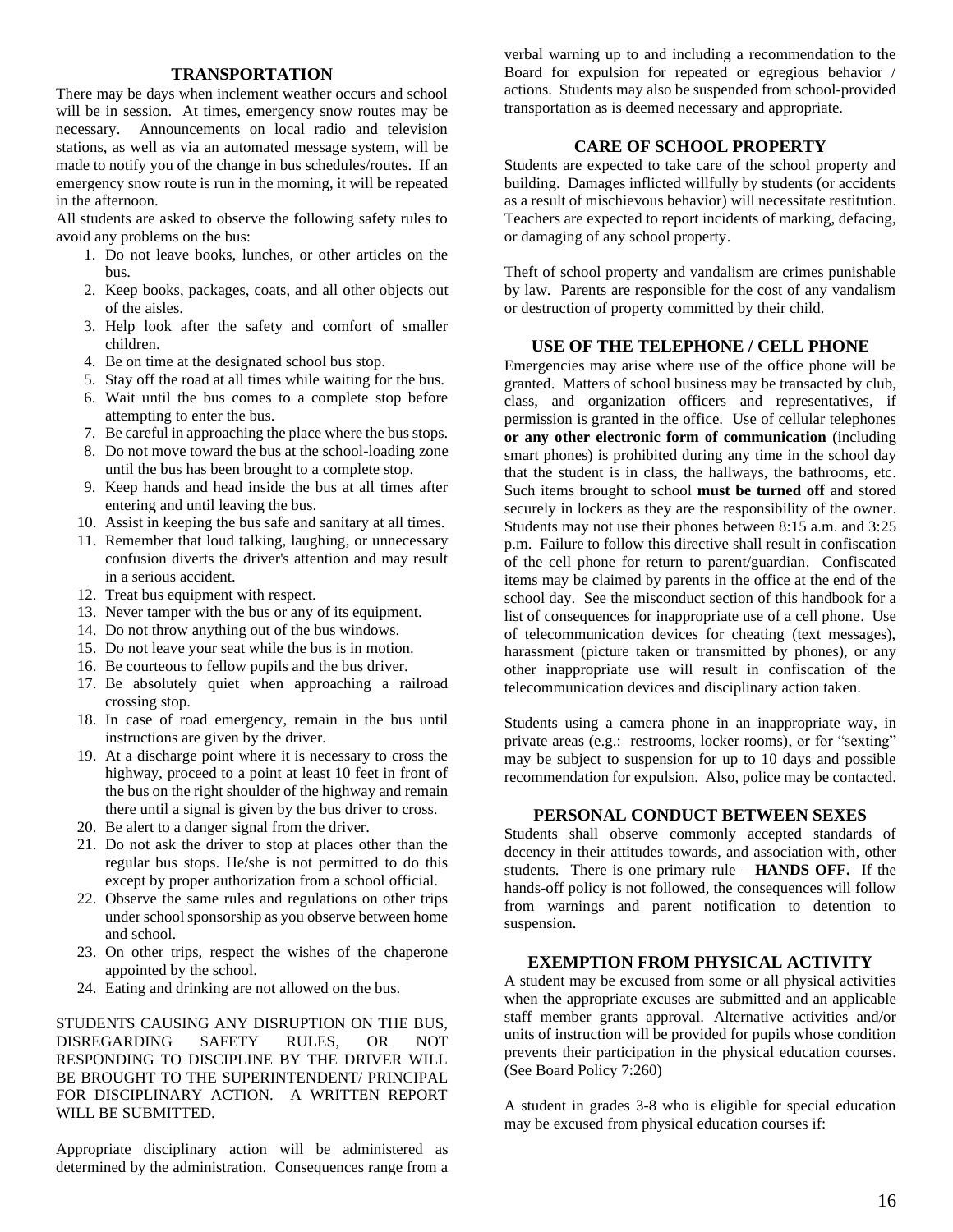- 1. The student's parent/guardian agrees that the student must utilize the time set aside for physical education to receive special education support and services,
- 2. The student's Individualized Education Program team determines that the student must utilize the time set aside for physical education to receive special education support and services. The agreement or determination must be made a part of the Individualized Education Program; or
- 3. The student has an Individualized Education Program and is participating in an adaptive athletic program outside of the school setting, and the student's parent or guardian documents this participation.

A student requiring adapted physical education will receive that service in accordance with the student's Individualized Education Program.

### **USE OF THE GYM**

During play activities, only soft-soled shoes are allowed on the main playing floor in the gym to avoid marking and damaging the surface. Students walking through the gym should remain on the fringe area outside the marked-off play area.

### **AFTER SCHOOL DAY CARE**

After School Day Care is offered for students in grades Pre-K  $-8$ . The hours are 2:30 p.m.  $-5:30$  p.m. on early dismissal days and  $3:30$  p.m.  $-5:30$  p.m. on regular dismissal days (Day Care begins 30 minutes earlier for Pre-K students). The charge for this program will be established at the beginning of each school year. Failure to pay the weekly bill will result in a billing sent to the parents. If unable to pay for services when rendered, arrangements must be made with the superintendent/principal after payments are delinquent for more than 30 days.

### **TEXTBOOKS AND LIBRARY BOOKS**

Students are fully responsible for textbooks, library books, and their care. A charge will be made when students return books that have been abused, and payment in full is required when a book is lost or severely damaged.

When available from the Illinois State Board of Education, Lick Creek participates in the loan of secular textbooks in accordance with Public Act #79-961 of 1975.

### **ACCELERATED READER**

Lick Creek participates in the Accelerated Reader Program (AR). Each grade level establishes individual student goals for each quarter. A school-wide assembly is held quarterly to recognize those students who reached or exceeded their goals. Grade level winners are recognized and are given the opportunity for additional awards.

### **LOCKS AND LOCKERS**

Hall lockers are assigned to upper grade students for their use during the year. The locker is the property of the school and is not the personal property of the student. Lockers may be searched by the administration at any time. Lockers must be kept free of any writing, permanent signs, decals, or materials of questionable, illegal, or dangerous nature. If a student uses

a lock, he/she must give the office the combination or key to the lock.

Sometimes lockers will not close because they are too full of debris. Students must not force doors closed with their feet or body because it damages the paint and the contents inside the locker. If a locker is jammed full, it needs to be cleaned out.

### **STUDENT FEE SCHEDULE**

Registration Fee \$40.00

### **LUNCH POLICY**

The system works much like a bank debit account**.** It is NOT a charge account nor is it intended to be a credit program. Payments should be made in advance on each child's account so that there is never a negative balance. Payments may be made in person at the office, mailed to the school, or sent with your child to be given to his/her teacher. Notices will be sent home periodically regarding the amount in each student's account. If a student reaches a negative balance of \$60.00, a letter will be sent home outlining the account balance, the school policy, and a date on which regular meals will no longer be able to be charged. Students will only be allowed to have milk and a cheese sandwich for lunch at a rate of \$1.00 and no breakfast will be provided once that date is reached. Once a notice has been sent, the amount owed must be paid in full before the student will be allowed to eat a regular meal. The only exception to this policy is that a meal will be provided if that student has money at the point of sale to pay for that meal.

Extra food or milk must be paid for at the time of the purchase. Lunch menus will be sent home weekly for the upcoming week.

Persons who may qualify for free or reduced lunches due to their financial circumstances, should contact the school offices for forms. There may be additional non-lunch aid for those who qualify. Standards for qualifications are set by the Federal government.

#### **INSURANCE**

Student accident insurance is provided for the students of District #16. Student accident insurance is provided for medical expenses for accidents that occur during a school sponsored activity. This is not health insurance; rather this is insurance coverage to pay claims that may arise from an accident during school sponsored activities. Parents must request an accident form from the school office personnel at the time of the accident.

It is the responsibility of any student injured at any time within the limits set above to notify the teacher or chaperone in charge of any injury, or suspected injury, immediately.

It is the responsibility of the injured, upon return to school, to request the insurance papers. These papers must be properly filled out and signed by the parent. Failure to properly report the accident, or to complete the forms, may result in the loss of the claim by the student and/or parent.

Any injury that results from fooling around, horseplay, or a fight, is not the responsibility of the school or it's insuring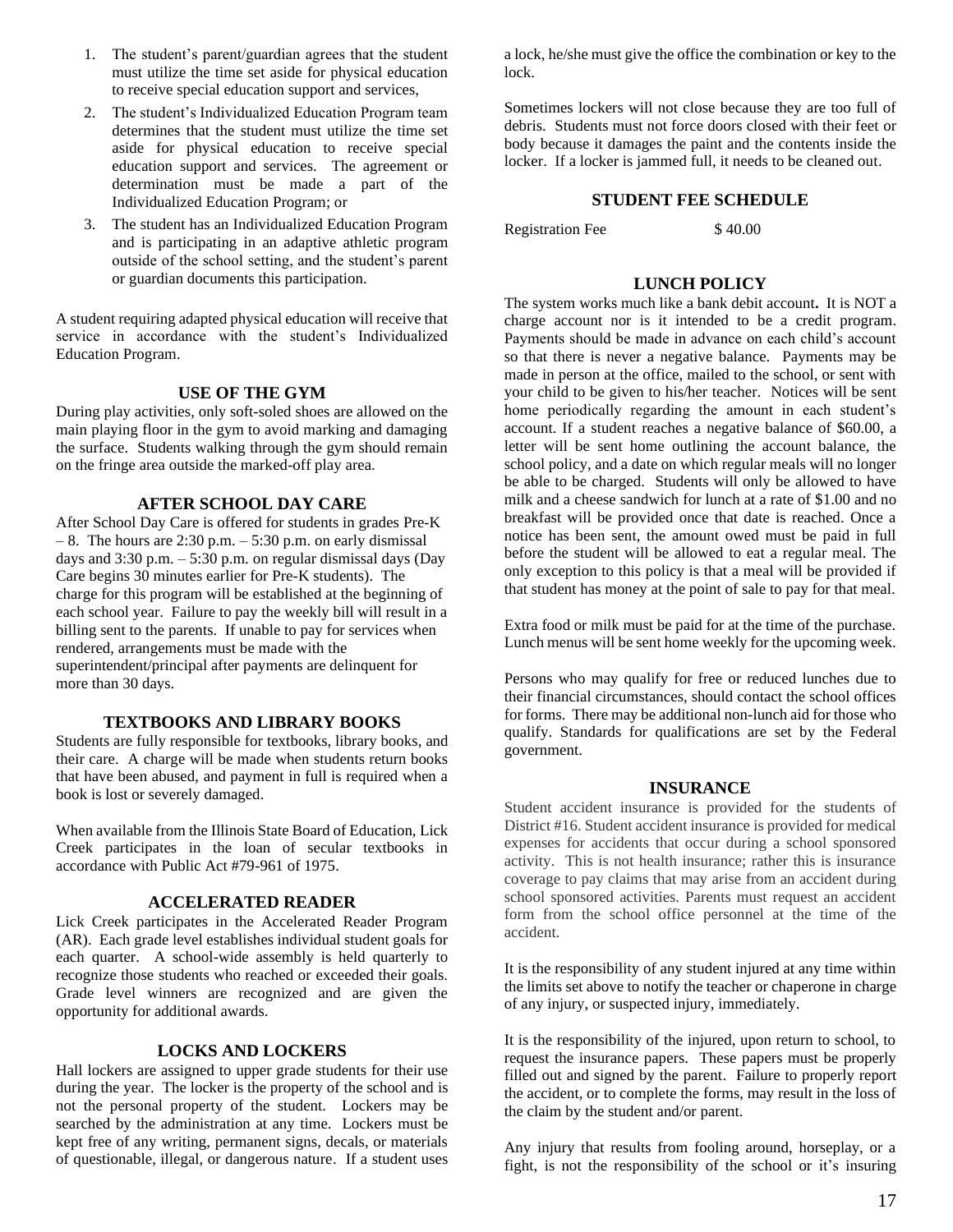agent. Bills resulting from such activities are the burden of the party guilty of starting or provoking the violation of school rules.

#### **LIBRARY**

Books are checked out for a two-week period. All books must be returned on the due date but can be checked out for one additional period of two weeks. Students are urged to return books in a timely manner so they will be available to other students. Students who owe for a lost book may not be allowed to check out another book until payment is made for the lost one.

#### **ASSEMBLIES**

School assemblies are held at various intervals during the year. Special assemblies are held for the presentation of information to the student body. Disruptive behavior has no place at these gatherings. Students may be removed for misbehavior and banned from further assemblies. Detentions and/or suspensions may also apply.

### **FOLDER SYSTEM (FRIDAY FOLDERS) K-5**

As a means of fostering better communication between the school and home, each student will bring home a folder with various items from school (graded homework, tests, notes, etc.) for the parents to review. Parents should review the folder and sign the enclosed sheet to verify that the parents reviewed the folder. The folder should be returned on Monday. We ask for your cooperation in reviewing the folder, signing the verification sheet, and returning the folder each Monday.

#### **STUDENT PLANNERS**

A planner has been purchased for each student in grades 6-8, courtesy of the PTO. The purpose of these daily planners is to encourage students to record and track daily assignments as well as long-term projects. This is an effort to help students learn to be more organized, learn and utilize time management skills, and overall become better students. The use of the planners is required for students in grades 6-8. Parent participation in their child's planner is encouraged.

### **HISTORY AND SCIENCE FAIRS**

All students in grades 6, 7, and 8 are required to submit entries in either the History Fair OR the Science Fair, held every year. Students may participate in both fairs with the teacher's approval. This is an integral part of the curriculum and grades are awarded for the performance. Students are given the opportunity to participate in competition with other schools, depending upon the quality of their projects and the sponsor's recommendation. Other grades and teachers may participate in the fair, but class participation in the lower grades will be on a class-by-class basis, at the teacher's discretion.

### **FUND RAISING PROJECTS**

#### *All fundraising for the Lick Creek School District must be approved by the superintendent/principal and placed on the master calendar located in the school office.*

All money collected should be turned in by established deadlines. Coaches/sponsors should deposit money in the school safe daily. Fundraising money should never be kept in classrooms or lockers.

### **BOOSTER CLUB**

The Booster Club is an organization that helps support the sports programs. The Booster Club raises money through a variety of activities. The money is used to supplement the sports program and to host a sports banquet at the end of the school year.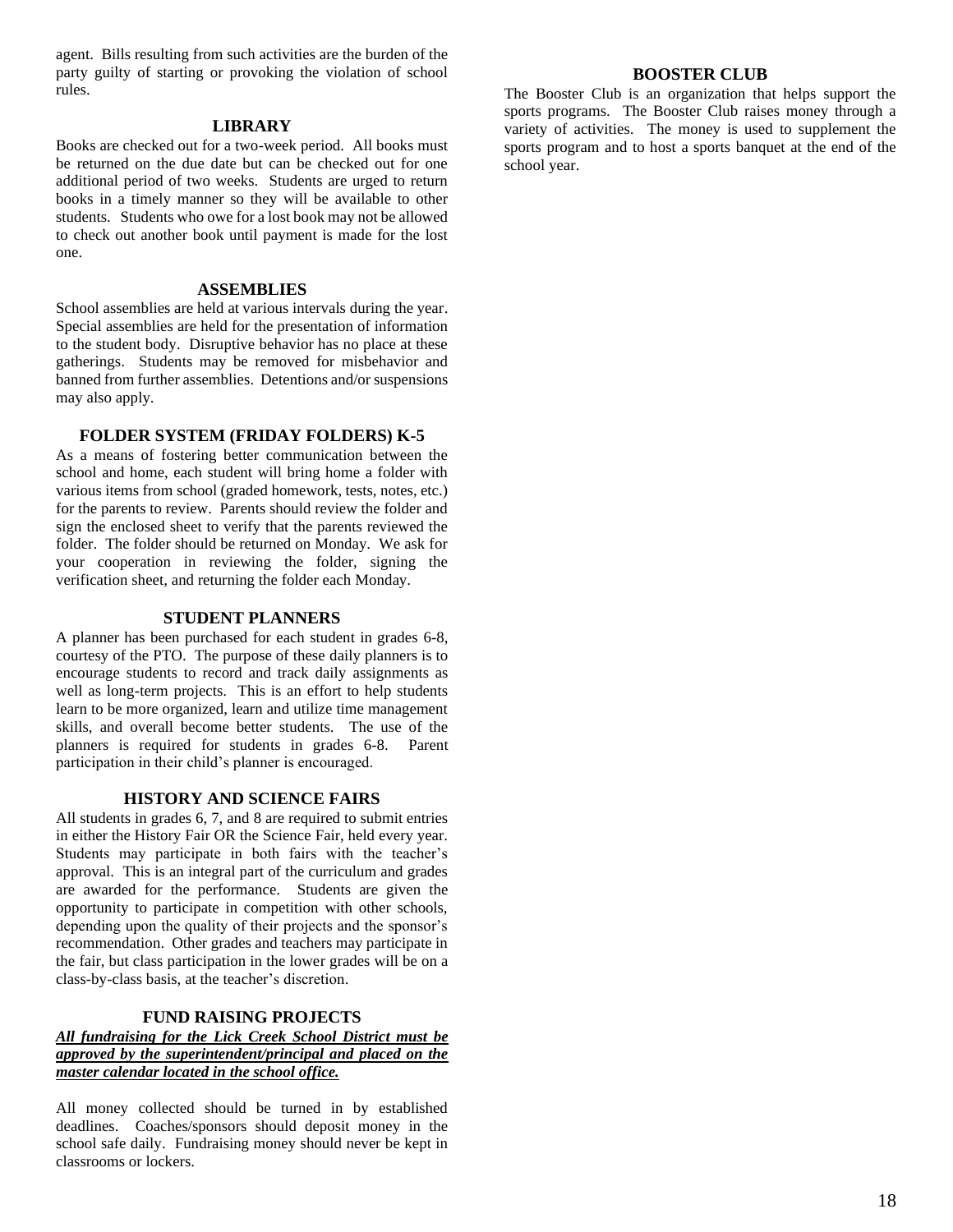### **ADVERTISEMENTS, NOTES, & BULLETIN BOARD USE**

No advertisements or notices shall be read, distributed, or posted in the school, or on the school premises, without the consent of the superintendent/ principal. All student signs, crepe paper, etc. are to be placed only on the bulletin boards, glazed tile, or metal areas. They must not be attached to ceiling tile or plastered surfaces. Students who post signs throughout the school bear the responsibility of removing them after the event is over.

### **FIRE AND DISASTER PROCEDURES**

Directions are posted in each room for both fire and disaster procedures. These procedures should be followed every time the fire alarm goes off or a dangerous storm announcement is made.

For a fire drill, students should leave the immediate area of the building as directed by their teachers.

For emergency drills, students must be sure to stay away from openings, doors, windows, and areas where shattered glass may be flying.

The school has a weather alert radio, which is activated by the National Weather Service. It broadcasts emergency weather information. If a tornado appears to be imminent at the time school is to be dismissed, the dismissal of school may be delayed until the unsafe weather subsides.

### **MANDATED REPORTERS OF CHILD ABUSE & NEGLECT**

School personnel are required to report suspected maltreatment immediately when they have "reasonable cause to believe" that a child known to them in their professional or official capacity may be an abused or neglected child. This is done by calling the DCFS Hotline at 1-800-252-2873 or 1-800-25ABUSE.

### **PUBLIC NOTIFICATION OF PESTICIDE TREATMENT**

A professional pesticide control company has been contracted to treat the school periodically. The treatments will be conducted outside of school hours.

This serves as notice of state law 225ILCS23/10.3.

If you would like to be notified prior to any spraying on school grounds, please notify the office. Those who request it will be notified at least two days prior to any application.

### **PUBLIC NOTIFICATION OF ASBESTOS MANAGEMENT**

This notice is to inform building occupants of the potential hazard and locations of asbestos-containing materials. It has been determined by the Illinois Department of Public Health and the United States Environmental Protection Agency that asbestos is a potential health hazard, and precautions should be taken to avoid disturbing any asbestos containing materials.

Materials containing asbestos have been found in the school building. Any evidence of disturbance or change in condition will be documented in the Management Plan as required by law.

Cleaning and maintenance personnel who recognize the danger of asbestos are taking special precautions during their work to properly guard against disturbance of the asbestos-containing materials. All asbestos-containing material is inspected and evaluated periodically and additional measures will be taken when needed to protect the health of building occupants. The Asbestos Program Coordinator is the superintendent/principal. Lick Creek C.C.S.D. # 16, 7355 Lick Creek Road, Buncombe, IL 62912 (618) 833-2545.

### **EXTRA-CURRICULAR ACTIVITIES: GENERAL REGULATIONS**

All classes and organizations shall be governed by the following regulations:

- 1. All groups are expected to pay their expenses as they are incurred. Monthly, treasurers should verify their balances in the activity fund.
- 2. Faculty advisors will not allow deficit spending unless the spending is for a moneymaking project which, in the opinion of the faculty advisor, will bring a return sufficient to pay all bills.
- 3. Sponsors must be in attendance at all meetings and activities.

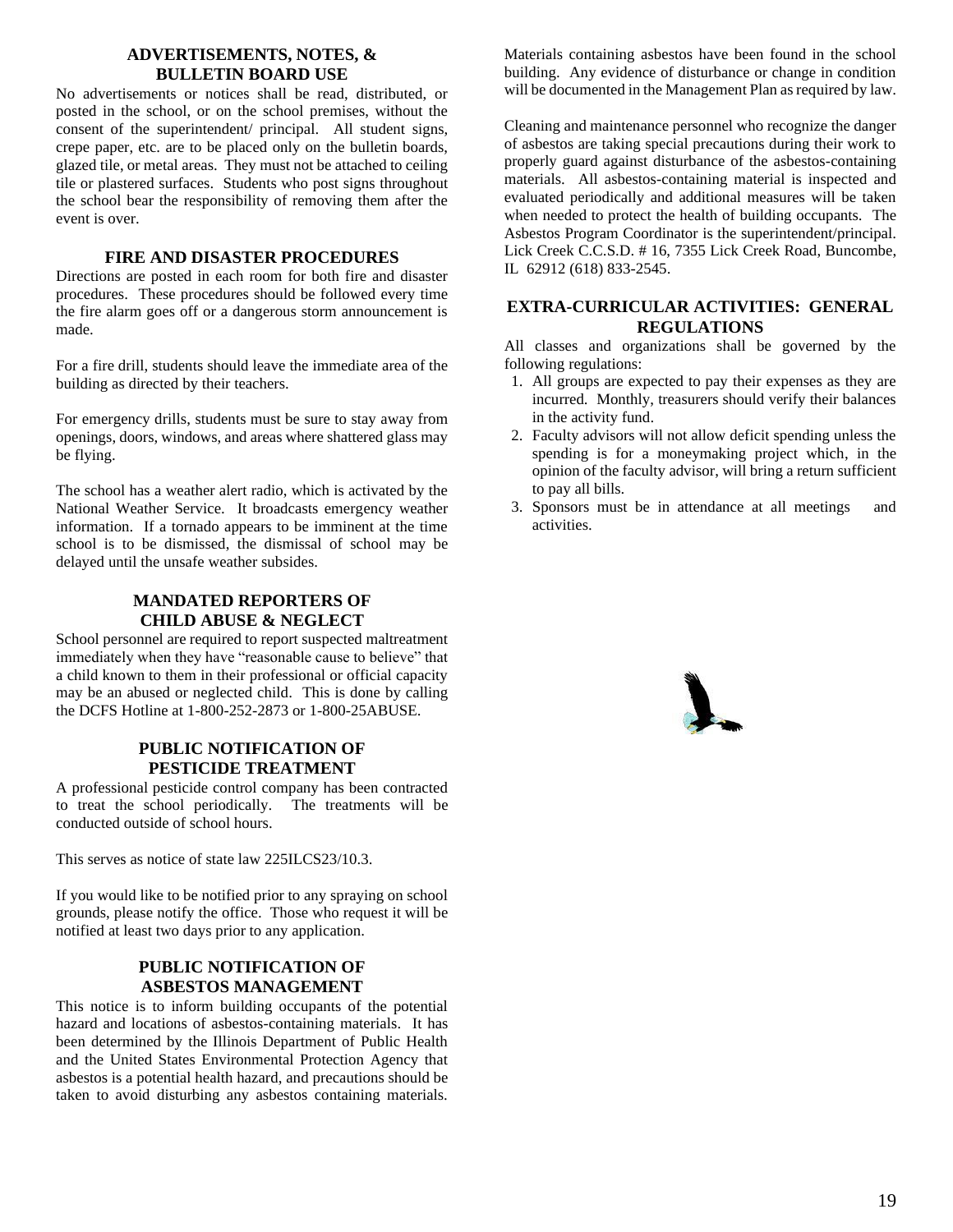# **Lick Creek CCSD #16 Title I School-Parent Compact**

The Lick Creek School District, students, and the parents of students participating in activities, services, and programs funded by Title I, Part A of the Elementary and Secondary Education Act, agree that this compact outlines how the parents, school staff, and students will share the responsibility for improved student academic achievement and the means by which the school and parents will build and develop a partnership that will help children meet or exceed State Learning Standards.

School Responsibilities:

- $\checkmark$  Provide high quality curriculum and instruction delivered by certified and highly qualified staff in a supportive and effective learning environment that enables the participating children to meet the states' achievement standards.
- $\checkmark$  Hold parent-teacher conferences twice a year to share with parents their student's progress.
- $\checkmark$  Communicate and work with families to support students' learning.
- $\checkmark$  Ensure that students get help as soon as it's needed in a safe and supportive environment.

Parent Responsibilities:

- $\checkmark$  Value and support my child's attendance at school.
- $\checkmark$  Ensure that homework is completed.
- $\checkmark$  Promote positive use of my child's extracurricular time.
- $\checkmark$  Stays informed about my child's education and communicate with the school.
- $\checkmark$  Be an active participant in my child's learning process.

Student Responsibilities:

- $\checkmark$  Cooperate with my teachers in school and be responsible for my attitude and behavior.
- $\checkmark$  Complete all of my homework assignments on time.
- $\checkmark$  Participate to the best of my ability in all of my classes.
- $\checkmark$  Read independently or with my family on a regular basis.
- $\checkmark$  Let my teachers and family know when I need help.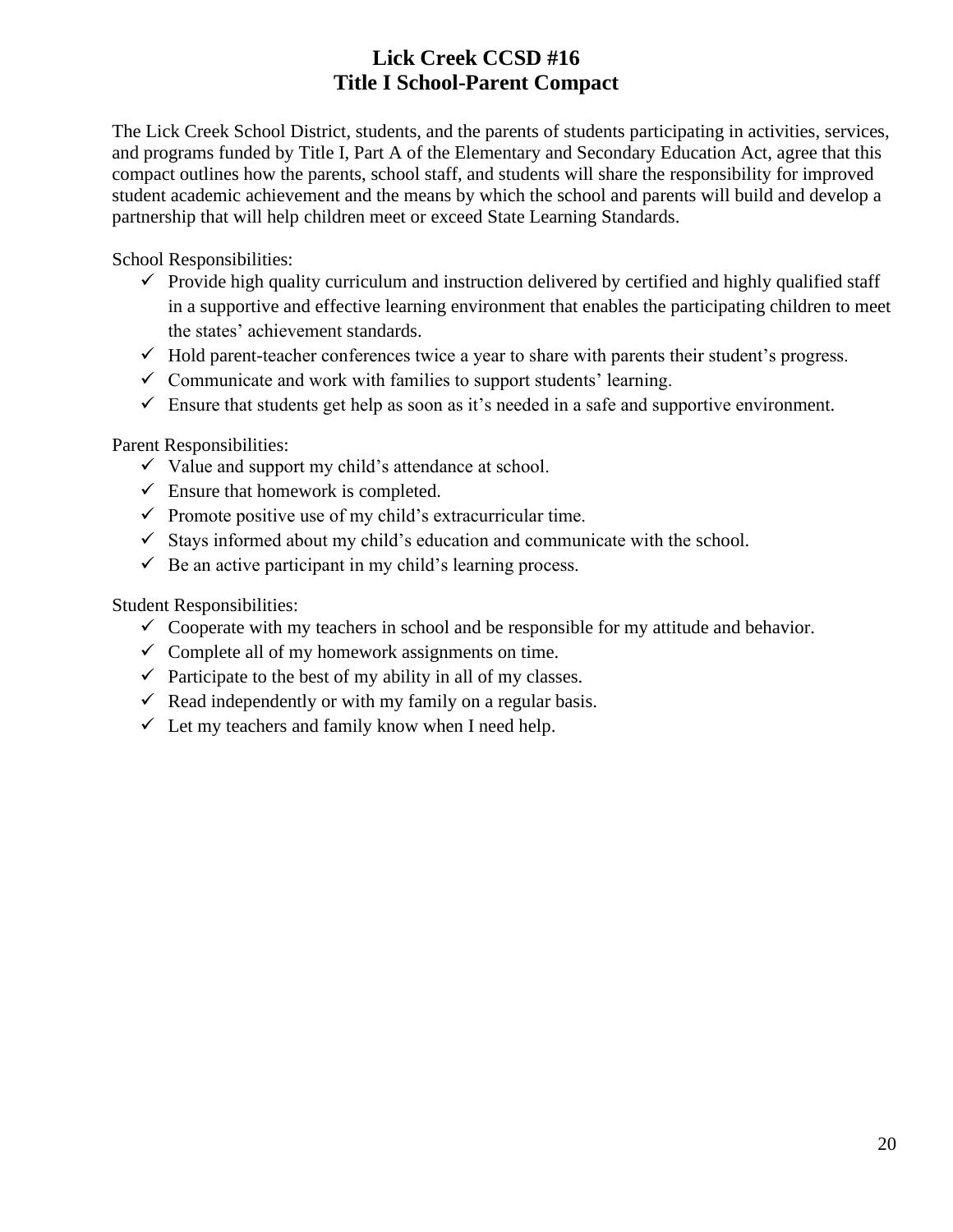# **LICK CREEK CCSD #16 STUDENT ATHLETIC POLICIES**

### **Uniform/Equipment Responsibility**

The Lick Creek Elementary School and the Lick Creek Booster Club are committed to providing high quality uniforms and equipment to students who represent the school in extra-curricular activities. Each student who is entrusted with a uniform or other school paraphernalia is expected to return it to the appropriate coach/teacher in a timely manner and in like-condition as received, excepting for normal wear and tear. Replacement costs will be the responsibility of the student who fails to return assigned uniforms or paraphernalia or returns said uniforms or paraphernalia damaged. Failure to reconcile the loss will result in disqualification of the offending student from any awards or honors associated with the activity. Further, the student risks jeopardy of participating in the activity the following season until appropriate restitution is accomplished.

#### **Student Athlete Concussions and Head Injuries**

A student athlete who exhibits signs, symptoms, or behaviors consistent with a concussion in a practice or game will be removed from participation or competition at that time. A student athlete who has been removed from an interscholastic contest for a possible concussion or head injury may not return to that contest unless cleared to do so by a physician licensed to practice medicine in all its branches in Illinois or a certified athletic trainer. If not cleared to return to that contest, a student athlete may not return to play or practice until the student athlete has provided his or her school with written clearance from a physician licensed to practice medicine in all its branches in Illinois or a certified athletic trainer working in conjunction with a physician licensed to practice medicine in all its branches in Illinois.

### **Athletic Awards**

Booster Club Athletic Awards:

#### Participation Certificate

A participation certificate will be awarded to each player who participates in a sport. A certificate will be awarded for each sport each year in which the student participated and was in good standing.

#### Most Valuable Player

At the coach's discretion, a MVP trophy will be awarded to the outstanding athlete in each sport (baseball, softball, boys' basketball, girls' basketball, volleyball, boys' track, & girls' track) each year.

#### Individual Awards

At the discretion of each coach, individual awards may be granted appropriate to that particular sport and the abilities, achievements, improvement, and sportsmanship of the student athletes.

#### Athletic Recognition Night

Each year the Booster Club sponsors an athletic awards night to recognize the accomplishments of Lick Creek student athletes. All student athletes and their parents will be invited to attend and receive the recognition for support of Lick Creek School.

### **Lick Creek Scholar Athlete Award**

The recipients of the Scholar Athlete Award must meet the following criteria:

1. Must participate and letter in at least two (2) sports in the  $6<sup>th</sup>$ ,  $7<sup>th</sup>$ , and  $8<sup>th</sup>$  grade (track, basketball, volleyball, baseball, or softball also accepted are Union Co. Wrestling and Jr. Football).

2. Must have maintained at least an A- grade average.

All recipients of the Scholar Athlete award will receive a plaque. In addition, the recipients of the Scholar Athlete Award shall have their name engraved on a plaque that is permanently displayed in the trophy case.

### **Sports Participants' Homework Requirements**

Sports participants' homework (that day) must be turned in before the students leave for the event. Students who are not completing homework, not receiving passing grades, or receiving repeated detentions will be evaluated by the coach, athletic director, and the superintendent/principal to determine eligibility for that particular sport.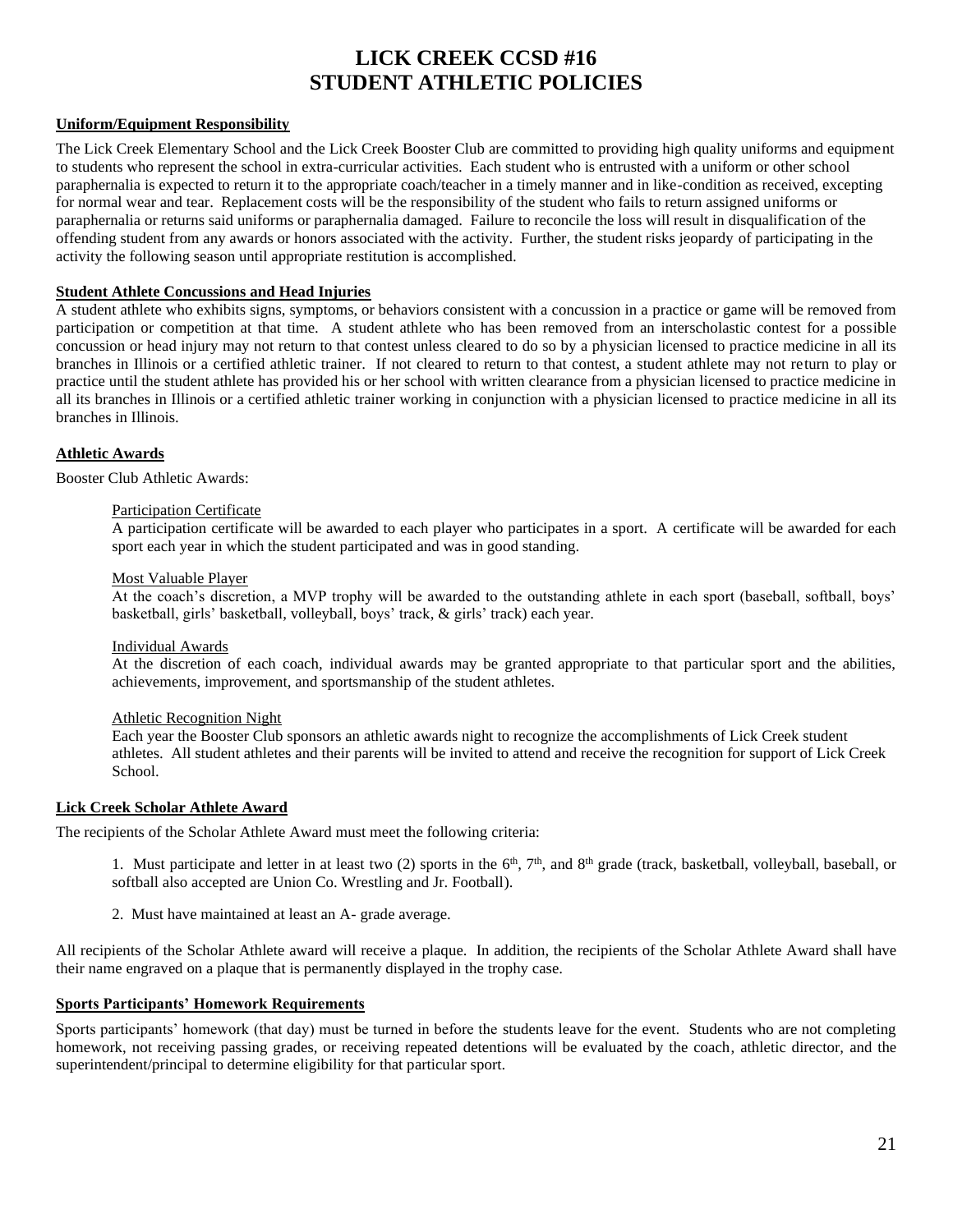### **Athletes Eligibility**

Eligibility will be checked every Friday (or whatever day is the last school day for the week). The eligibility period runs from Sunday through Saturday. Satisfactory work in all classes for the current quarter is required to remain eligible. Failure to be passing all subjects will result in denial of participation in scheduled activities for the next seven days (Sunday through Saturday).

### **Grades**

Participants must not have a failing grade in any subject (cumulative by quarter). If a student has a failing grade, participants will not be allowed to dress for any event until the next weekly eligibility check indicates that participant has achieved passing grades in all subjects.

### **Conduct**

Satisfactory conduct in all classes and other school related activities. Inappropriate conduct may result in denial of student participation in scheduled activities for a time period ranging from a minimum of one day to removal from the team.

### **Suspensions (In-School or Out-of-School)**

Students **who are suspended** out**-**of**-**school are not allowed to attend or to participate in any extra-curricular activity during the period of the suspension. Students serving an in-school suspension will not be allowed to participate in any extra-curricular activity on that particular day.

Students on out-of-school suspension will also be suspended from playing for two dates in which athletic events in their particular sport take place. Students receiving two out-of-school suspensions will be removed from the team for the remainder of the school year. These suspensions are only punishable during the specific extra-curricular season. There is no carry-over from one season to another.

### **Alcohol / Tobacco / Drug Policies**

Any student-athlete caught in possession of or using tobacco products or alcoholic beverages will be suspended for the next three games of that season for the first offense. This also includes being caught in the presence of others who are using these products illegally.

A second offense of by any student-athlete will result in immediate expulsion from that team for that season. The student will also not be allowed to participate in any extra-curricular organization for the remainder of the school year.

Any student-athlete caught abusing legal or prescription drugs or using or in possession of an illegal substance shall be expelled from that team for that season. The student will also not be allowed to participate on any extra-curricular organization for the remainder of the school year. Reinstatement for the next season or sport will be left to the discretion of the athletic director and the superintendent/principal.

### **Policy on Students Involved in Criminal or Illegal Activity / Behavior**

Students who are involved or are in the presence of illegal or criminal activity/behavior may be removed from and excluded from participation in one or more extra-curricular activities. Student punishment will be determined by the administration and/or the board of education. Student punishment will be based on the severity of the act that has taken place.

### **Attendance**

If a student wishes to participate in or attend an extra-curricular event on a day when school is in session he/she must be in attendance at least one-half of the school day. If a student must leave school early due to sickness, even though he/she may have been there more than half the day, that student will not be able to participate in or attend any extra-curricular activity that same day. The only exception to this rule would be an excused absence for reason other than illness (such as funeral, family emergency, or other unavoidable emergencies). In such cases, the student or his/her parents are required to notify the school, **in advance** of the absence, in order to determine the student's eligibility to participate in or attend extracurricular activities that same date. The superintendent/principal will make the final decision. If the absence is considered unexcused or if the school is not notified in advance, the student will not be permitted to participate in or attend the extracurricular activity that day. Doctor and dentist appointments and other routine activities should not be scheduled on the days of extra-curricular events and will not be approved if the student misses more than half the day. A student may attend or participate in an extra-curricular activity on a non-school day immediately following a school day on which he/she was absent only if the absence is excused.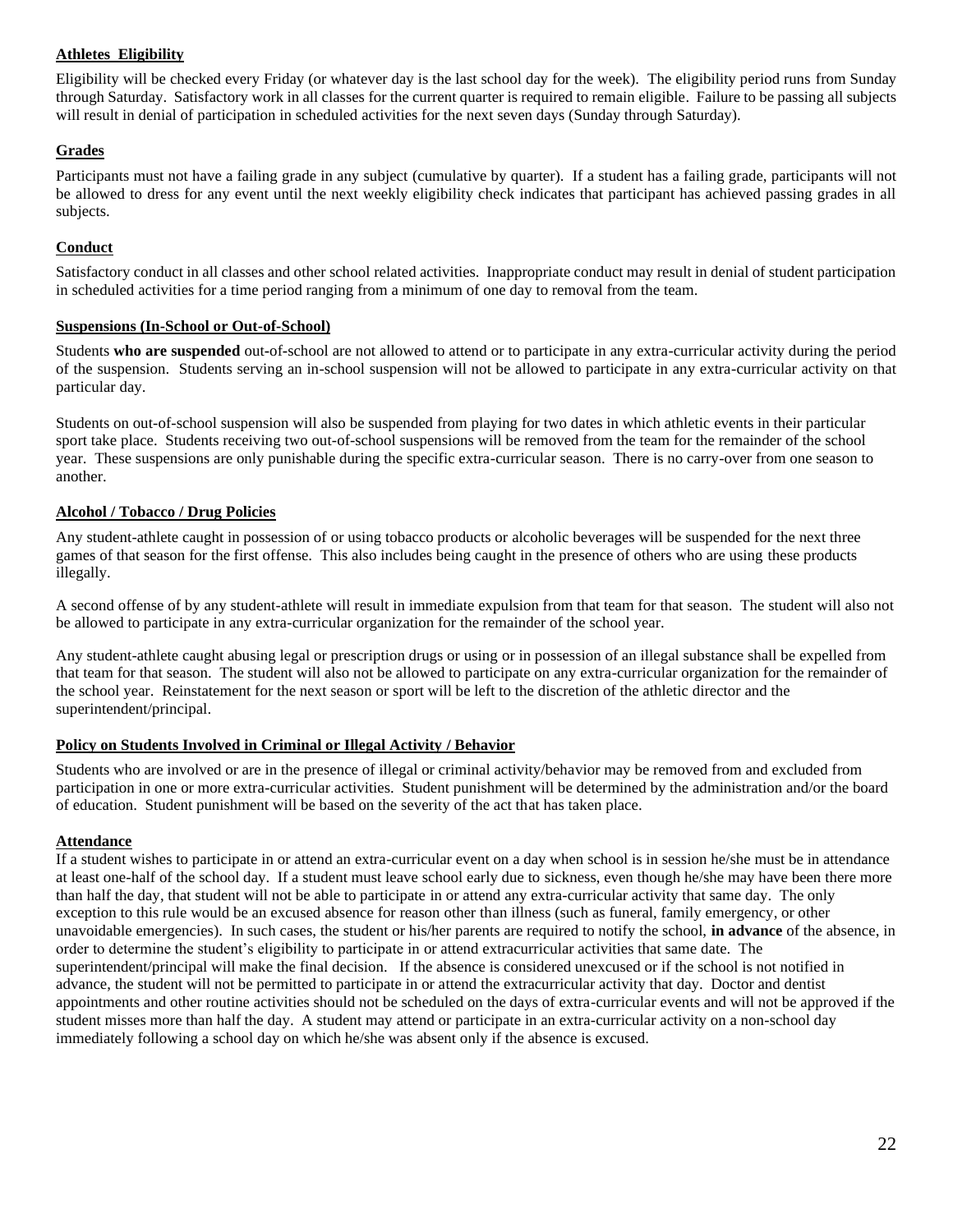### **Coaching Concerns**

If a parent, guardian or family member have an issue with a coach a meeting can be arranged through the athletic director. It is not permissible for these concerns to be discussed prior to, during, or immediately following a game. Verbal aggression toward coaching staff will not be tolerated and could lead to parent suspension/ expulsion from school functions.